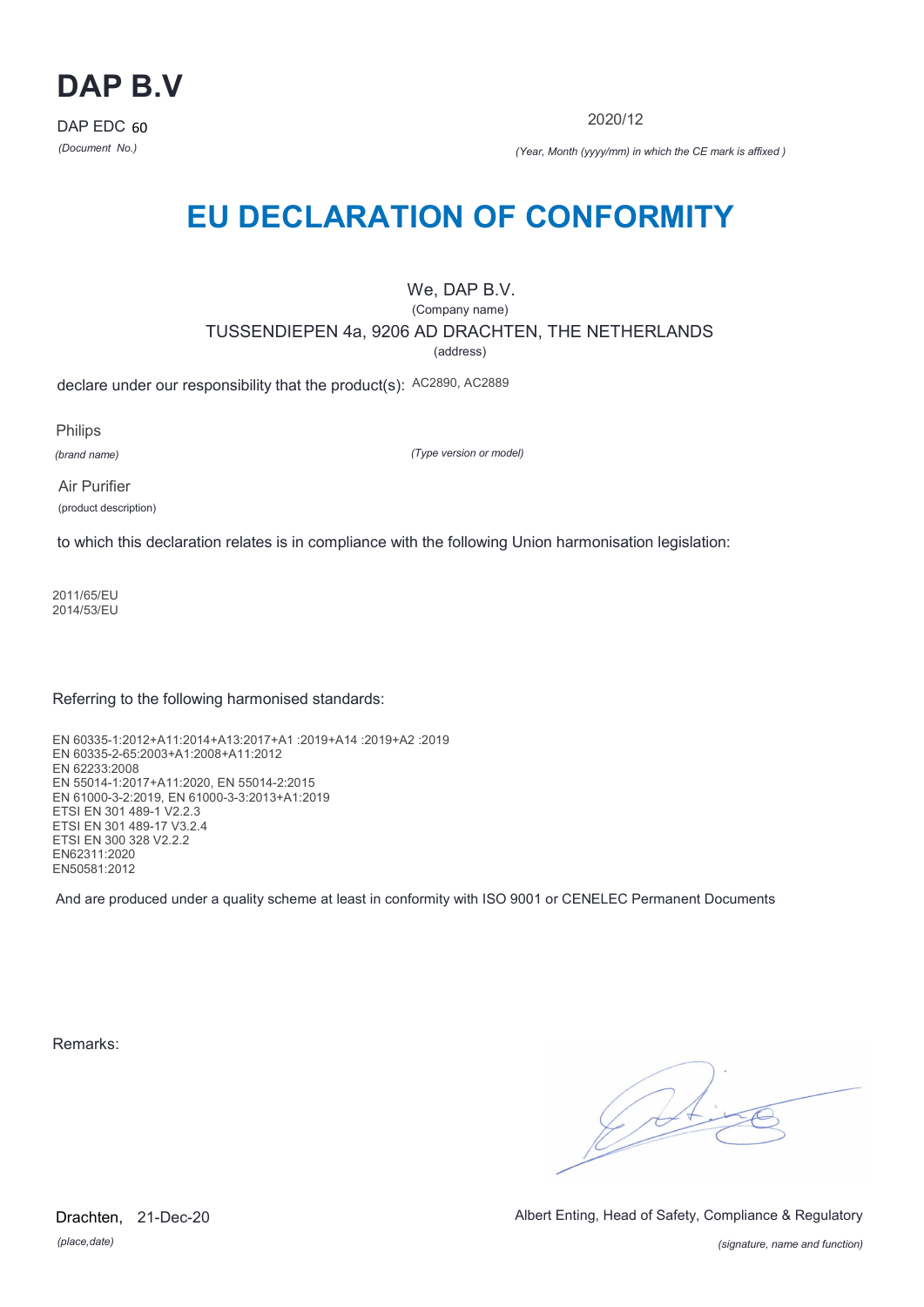

2020/12

*(Document No. /Bericht Nr. ) (Year, Month (yyyy/mm) in which the CE mark is affixed /Jahr der CE Zeichenerteilung )*

# **EU DECLARATION OF CONFORMITY**

(EG - Konformitätserklärung)

## We, DAP B.V.

(Company name / Name) TUSSENDIEPEN 4a, 9206 AD DRACHTEN, THE NETHERLANDS (address / Anschrift)

declare under our responsibility that the product(s): AC2890, AC2889

erklären als Verantwortliche, daß folgende(s) elektrische(n) Produkt(e)

Philips

*(brand name, Markenname)*

*(Type version or model, Typenbezeichnung oder Modell )*

Air Purifier (product description, Produktbezeichnung)

to which this declaration relates is in compliance with the following Union harmonisation legislation:

(auf die sich diese Konformitätserklärung bezieht, allen nachstehenden harmonisierten Normen der Union entspricht:)

2011/65/EU 2014/53/EU

### Referring to the following harmonised standards:

(Bezugnahme auf die folgenden harmonisierten Normen:)

EN 60335-1:2012+A11:2014+A13:2017+A1 :2019+A14 :2019+A2 :2019 EN 60335-2-65:2003+A1:2008+A11:2012 EN 62233:2008 EN 55014-1:2017+A11:2020, EN 55014-2:2015 EN 61000-3-2:2019, EN 61000-3-3:2013+A1:2019 ETSI EN 301 489-1 V2.2.3 ETSI EN 301 489-17 V3.2.4 ETSI EN 300 328 V2.2.2 EN62311:2020 EN50581:2012

And are produced under a quality scheme at least in conformity with ISO 9001 or CENELEC Permanent Documents (und die gemäß eines Qualitätsystems produziert werden, dass mindestens der ISO 9001 oder CENELEC Permanent Documents entspricht)

Remarks:

*(place,date / Ort, Datum )* Drachten, 21-Dec-20

*(signature, name and function / Unterschrift, Name und Funktion des Unterzeichners )* Albert Enting, Head of Safety, Compliance & Regulatory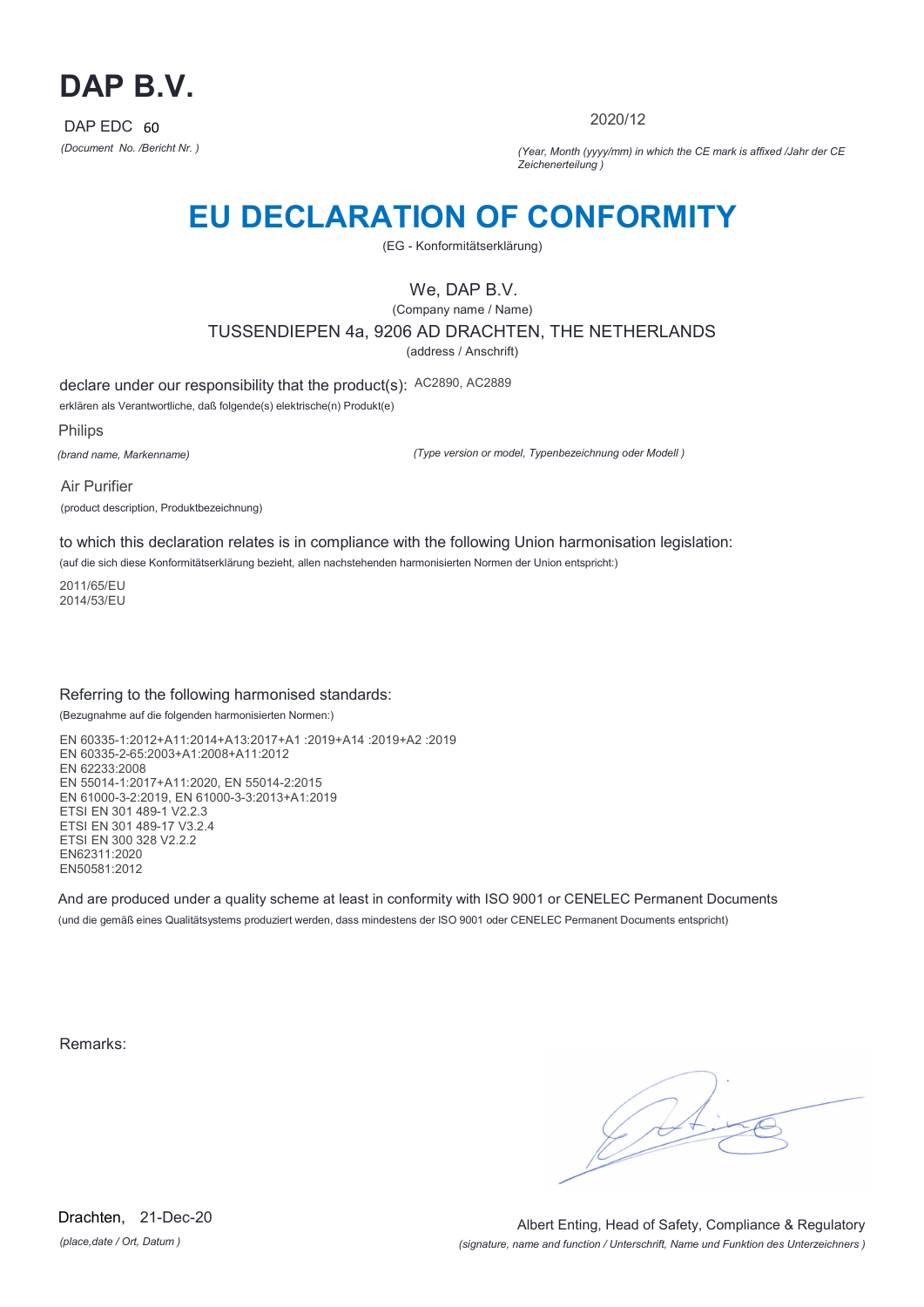

2020/12

*(Document No. / Numéro du document) (Year, Month (yyyy/mm) in which the CE mark is affixed / Année/mois (aaaa/mm) au cours de laquelle le marquage CE a été apposé)*

# **EU DECLARATION OF CONFORMITY**

(DECLARATION DE CONFORMITE CE)

We, DAP B.V.

(Company name / Nom de l'entreprise) TUSSENDIEPEN 4a, 9206 AD DRACHTEN, THE NETHERLANDS

(address / adresse)

declare under our responsibility that the product(s): AC2890, AC2889

(déclarons sous notre propre responsabilité que le(s) produit(s))

Philips *(brand name, nom de la marque)*

*(Type version or model, référence ou modèle)*

Air Purifier (product description, description du produit)

to which this declaration relates is in compliance with the following Union harmonisation legislation: (auquel cette déclaration se rapporte, est conforme à la législation d'harmonisation de l'Union suivante :)

2011/65/EU 2014/53/EU

### Referring to the following harmonised standards:

(Et fait référence aux normes harmonisées suivantes :)

EN 60335-1:2012+A11:2014+A13:2017+A1 :2019+A14 :2019+A2 :2019 EN 60335-2-65:2003+A1:2008+A11:2012 EN 62233:2008 EN 55014-1:2017+A11:2020, EN 55014-2:2015 EN 61000-3-2:2019, EN 61000-3-3:2013+A1:2019 ETSI EN 301 489-1 V2.2.3 ETSI EN 301 489-17 V3.2.4 ETSI EN 300 328 V2.2.2 EN62311:2020 EN50581:2012

And are produced under a quality scheme at least in conformity with ISO 9001 or CENELEC Permanent Documents (Et sont fabriqués conformément à une qualité au moins conforme à la norme ISO 9001 ou aux Documents Permanents CENELEC)

Remarks:

*(place,date / lieu, date)* Drachten, 21-Dec-20

*(signature, name and function / signature, nom et fonction)* Albert Enting, Head of Safety, Compliance & Regulatory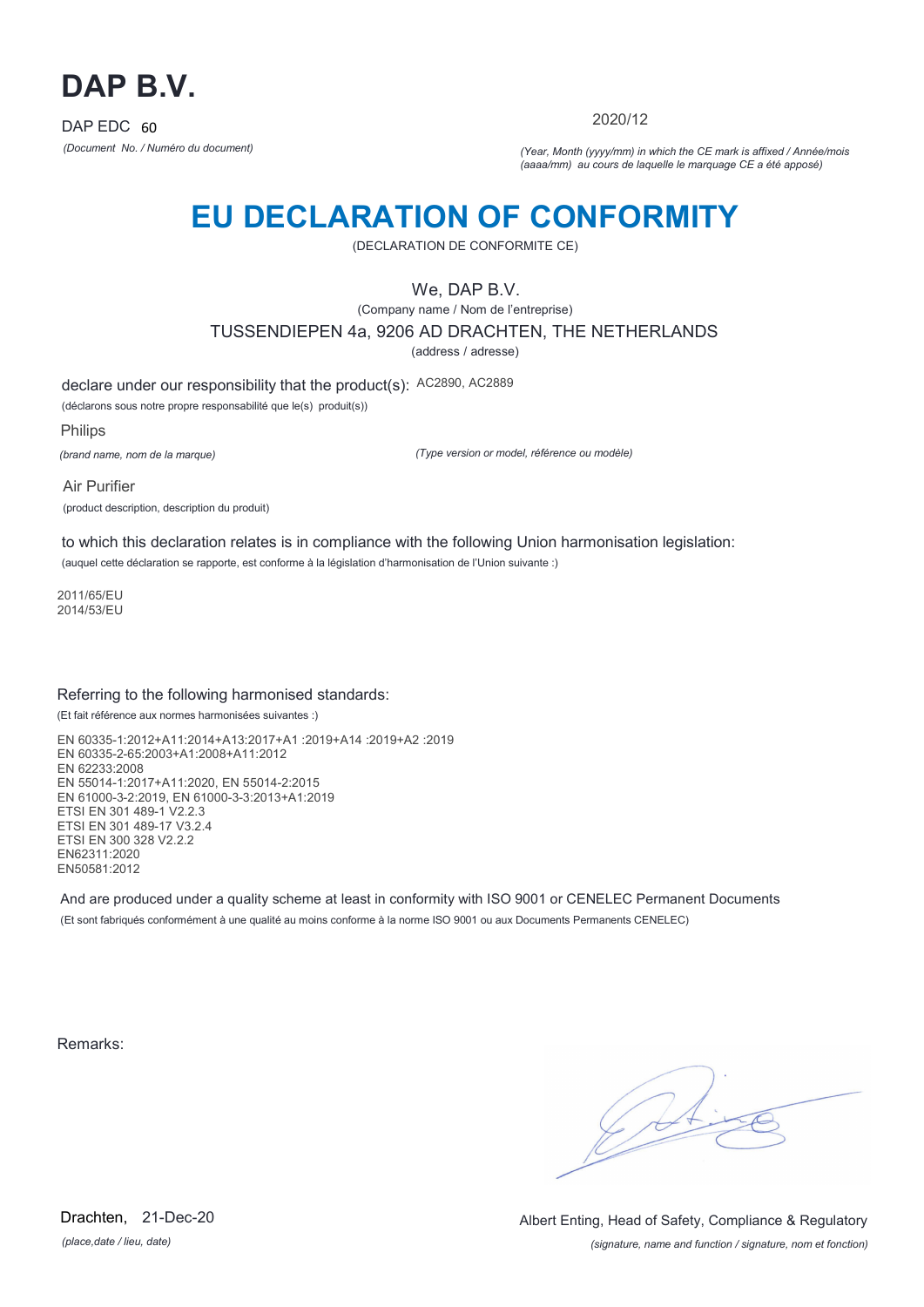

2020/12

*(Document No. / Documentnummer) (Year, Month (yyyy/mm) in which the CE mark is affixed / Jaar, maand waarin de CE markering is uitgegeven)*

# **EU DECLARATION OF CONFORMITY**

(Europeese Conformiteitsverklaring)

We, DAP B.V.

(Company name / Bedrijfsnaam) TUSSENDIEPEN 4a, 9206 AD DRACHTEN, THE NETHERLANDS (address / adres)

declare under our responsibility that the product(s): AC2890, AC2889

(verklaren dat onder onze verantwoordelijkheid de product(en))

Philips

*(brand name, merknaam)*

*(Type version or model, typenummer of model)*

Air Purifier (product description, productbeschrijving)

to which this declaration relates is in compliance with the following Union harmonisation legislation:

(waarop deze verklaring betrekking heeft in overeenstemming is met de volgende harmonisatiewetten van de Europese Unie:)

2011/65/EU 2014/53/EU

### Referring to the following harmonised standards:

(Onder verwijzing naar de volgende geharmoniseerde normen:)

EN 60335-1:2012+A11:2014+A13:2017+A1 :2019+A14 :2019+A2 :2019 EN 60335-2-65:2003+A1:2008+A11:2012 EN 62233:2008 EN 55014-1:2017+A11:2020, EN 55014-2:2015 EN 61000-3-2:2019, EN 61000-3-3:2013+A1:2019 ETSI EN 301 489-1 V2.2.3 ETSI EN 301 489-17 V3.2.4 ETSI EN 300 328 V2.2.2 EN62311:2020 EN50581:2012

And are produced under a quality scheme at least in conformity with ISO 9001 or CENELEC Permanent Documents (En worden geproduceerd volgens een kwaliteitsprogramma wat minimaal overeenkomt met ISO9001 of de CENELEC permanente documenten)

Remarks:

 $\sqrt{14}$ 

*(place,date / plaats, datum)* Drachten, 21-Dec-20 Albert Enting, Head of Safety, Compliance & Regulatory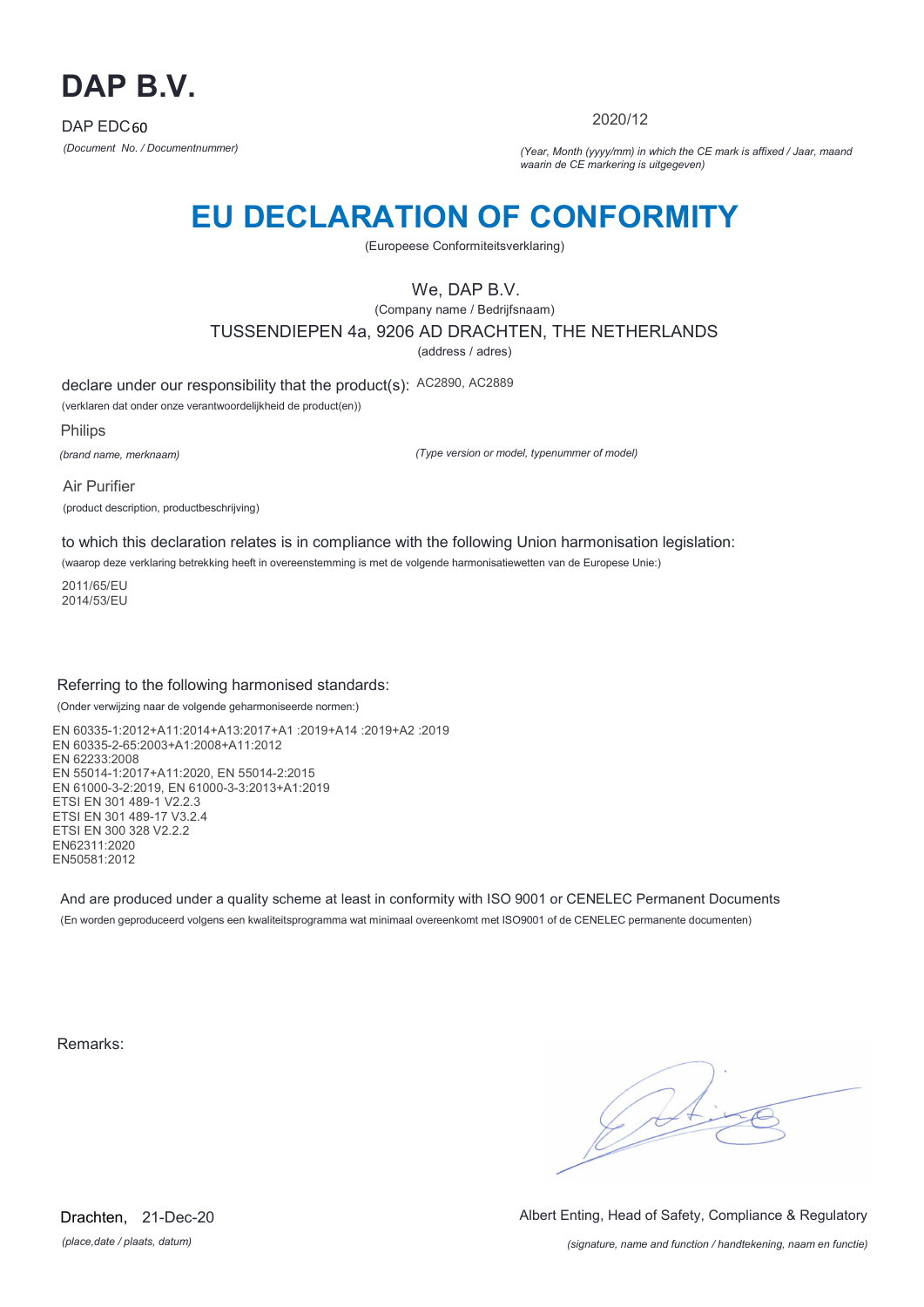

2020/12

*(Document No. / Číslo zprávy) (Year, Month (yyyy/mm) in which the CE mark is affixed / Rok udělění známky CE)*

# **EU DECLARATION OF CONFORMITY**

(Prohlášení o shodě v EU)

## We, DAP B.V.

(Company name / Jméno) TUSSENDIEPEN 4a, 9206 AD DRACHTEN, THE NETHERLANDS

(address / adresa)

declare under our responsibility that the product(s): AC2890, AC2889

(Prohlašujeme na svou odpovědnost, že elektrický výrobek)

Philips

*(brand name, značka)*

*(Type version or model, Typ verze nebo model)*

Air Purifier (product description, popis výrobku)

to which this declaration relates is in compliance with the following Union harmonisation legislation:

(ke kterému se toto prohlášení vztahuje, je v souladu s následujícími harmonizačními právními předpisy EU:)

2011/65/EU 2014/53/EU

### Referring to the following harmonised standards:

(Odkazující na následovné harmonizované normy:)

EN 60335-1:2012+A11:2014+A13:2017+A1 :2019+A14 :2019+A2 :2019 EN 60335-2-65:2003+A1:2008+A11:2012 EN 62233:2008 EN 55014-1:2017+A11:2020, EN 55014-2:2015 EN 61000-3-2:2019, EN 61000-3-3:2013+A1:2019 ETSI EN 301 489-1 V2.2.3 ETSI EN 301 489-17 V3.2.4 ETSI EN 300 328 V2.2.2 EN62311:2020 EN50581:2012

And are produced under a quality scheme at least in conformity with ISO 9001 or CENELEC Permanent Documents (A jsou vyráběny v systému řízení kvality minimálně ve shodě s ISO 9001 nebo)

Remarks:

 $\sqrt{1}$ 

*(place,date / místo, datum)* Drachten, 21-Dec-20

*(signature, name and function / podpis, jméno a funkce)* Albert Enting, Head of Safety, Compliance & Regulatory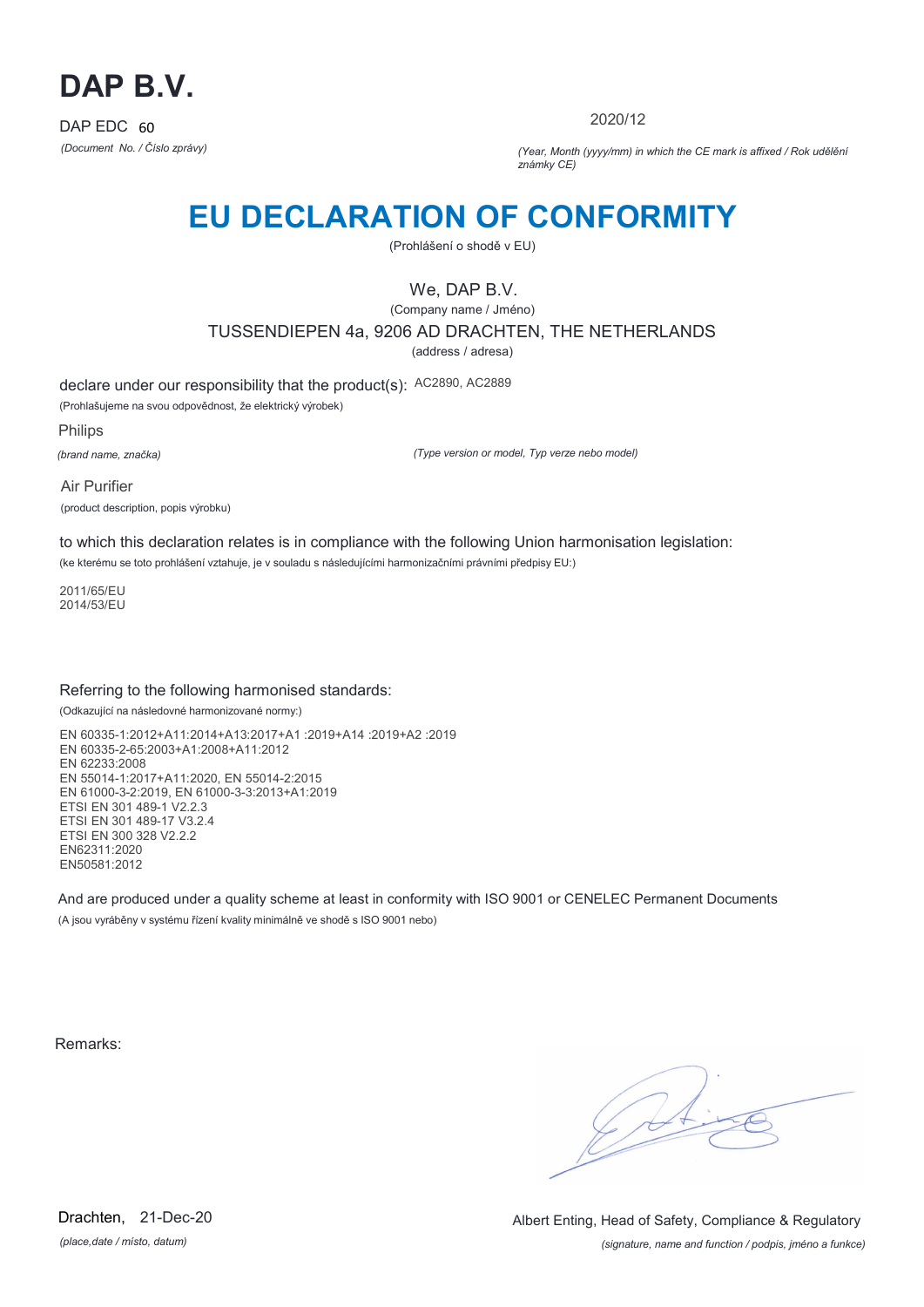

2020/12

*(Document No. / Rapportnummer) (Year, Month (yyyy/mm) in which the CE mark is affixed / Årstal for påhæftning af CE-mærkningen)*

# **EU DECLARATION OF CONFORMITY**

(EU KONFORMITETSERKLÆRING)

We, DAP B.V.

(Company name / Virksomhedens navn) TUSSENDIEPEN 4a, 9206 AD DRACHTEN, THE NETHERLANDS

(address / adresse)

declare under our responsibility that the product(s): AC2890, AC2889

(Erklærer i henhold til vores ansvar, at de(t) elektriske produkt(er))

Philips

*(brand name, navn på varemærke)*

*(Type version or model, type eller model)*

Air Purifier (product description, produktbeskrivelse)

to which this declaration relates is in compliance with the following Union harmonisation legislation:

(til hvilke(t) denne erklæring relaterer sig, er i overensstemmelse med følgende EUharmoniseringslovgivning:)

2011/65/EU 2014/53/EU

### Referring to the following harmonised standards:

(Med reference til følgende harmoniserede standarder:)

EN 60335-1:2012+A11:2014+A13:2017+A1 :2019+A14 :2019+A2 :2019 EN 60335-2-65:2003+A1:2008+A11:2012 EN 62233:2008 EN 55014-1:2017+A11:2020, EN 55014-2:2015 EN 61000-3-2:2019, EN 61000-3-3:2013+A1:2019 ETSI EN 301 489-1 V2.2.3 ETSI EN 301 489-17 V3.2.4 ETSI EN 300 328 V2.2.2 EN62311:2020 EN50581:2012

And are produced under a quality scheme at least in conformity with ISO 9001 or CENELEC Permanent Documents (Og er produceret i en kvalitet, der, som minimum, opfylder kravene i ISO 9001-standarden eller CENELEC's permanente dokumenter)

Remarks:

 $\sqrt{11}$ 

*(place,date / sted, dato)* Drachten, 21-Dec-20

*(signature, name and function / Signatur, navn og titel)* Albert Enting, Head of Safety, Compliance & Regulatory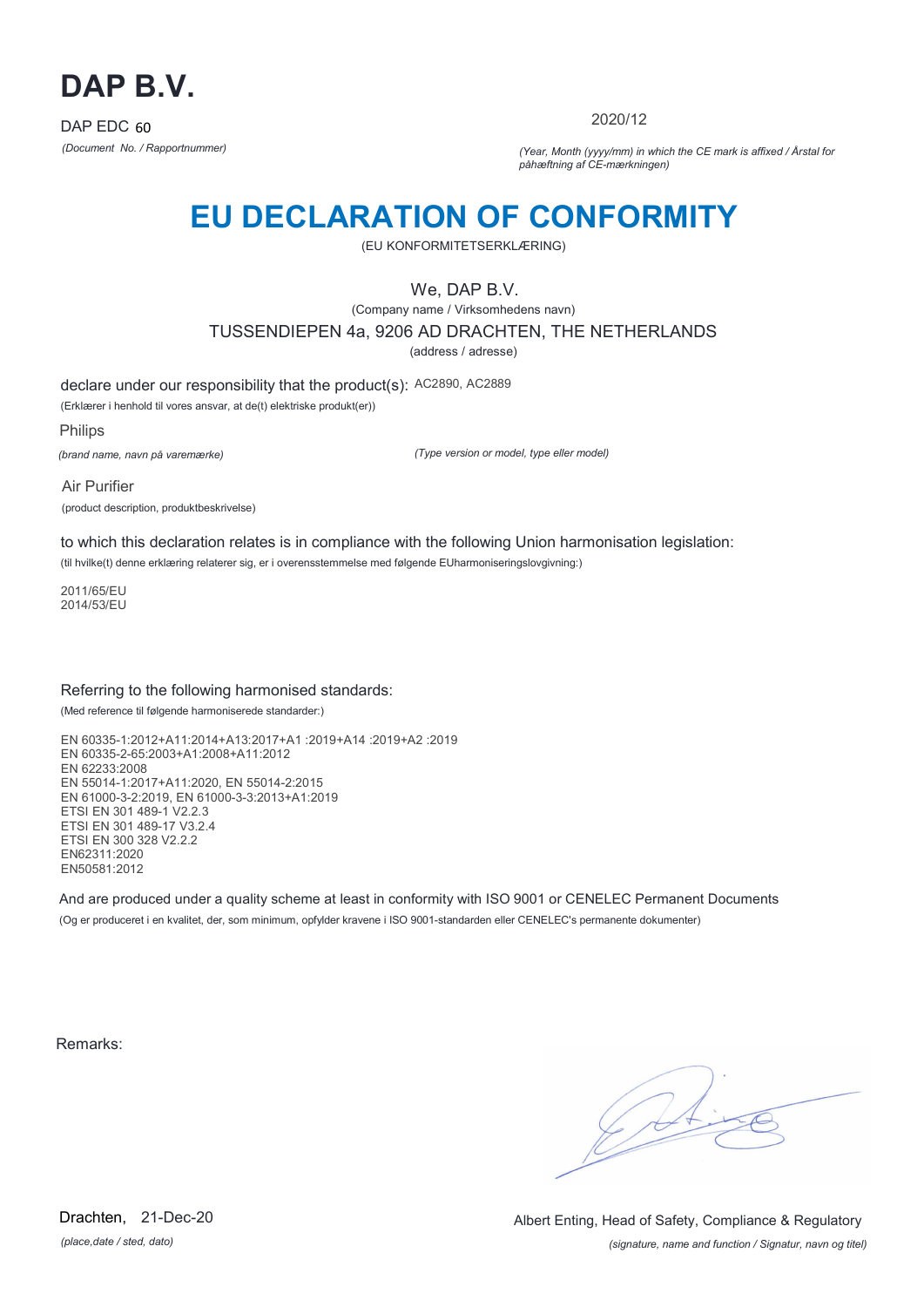

2020/12

*(Document No. / Documento nº.) (Year, Month (yyyy/mm) in which the CE mark is affixed / Año en el que se incluye el marcado CE))*

## **EU DECLARATION OF CONFORMITY**

(EU DECLARACIÓN CE DE CONFORMIDAD)

We, DAP B.V.

(Company name / Nombre compaña ) TUSSENDIEPEN 4a, 9206 AD DRACHTEN, THE NETHERLANDS

(address / dirección )

declare under our responsibility that the product(s): AC2890, AC2889

(Declaramos bajo nuestra propia responsabilidad que el (los) producto(s):

Philips

*(brand name, nombre de la marca)*

*(Type version or model, Referencia o modelo)*

Air Purifier (product description, descripción del producto )

to which this declaration relates is in compliance with the following Union harmonisation legislation:

(al que hace referencia esta declaración cumple la siguiente legislación sobre armonización de la Unión:)

2011/65/EU 2014/53/EU

### Referring to the following harmonised standards:

(En referencia a las siguientes normas armonizadas:)

EN 60335-1:2012+A11:2014+A13:2017+A1 :2019+A14 :2019+A2 :2019 EN 60335-2-65:2003+A1:2008+A11:2012 EN 62233:2008 EN 55014-1:2017+A11:2020, EN 55014-2:2015 EN 61000-3-2:2019, EN 61000-3-3:2013+A1:2019 ETSI EN 301 489-1 V2.2.3 ETSI EN 301 489-17 V3.2.4 ETSI EN 300 328 V2.2.2 EN62311:2020 EN50581:2012

And are produced under a quality scheme at least in conformity with ISO 9001 or CENELEC Permanent Documents (Y se fabrican conforme a una calidad al menos conforme a la norma ISO 9001 o a los Documentos Permanentes CENELEC)

Remarks:

*(place,date / lugar, fecha)* Drachten, 21-Dec-20

*(signature, name and function / firma, nombre y cargo )* Albert Enting, Head of Safety, Compliance & Regulatory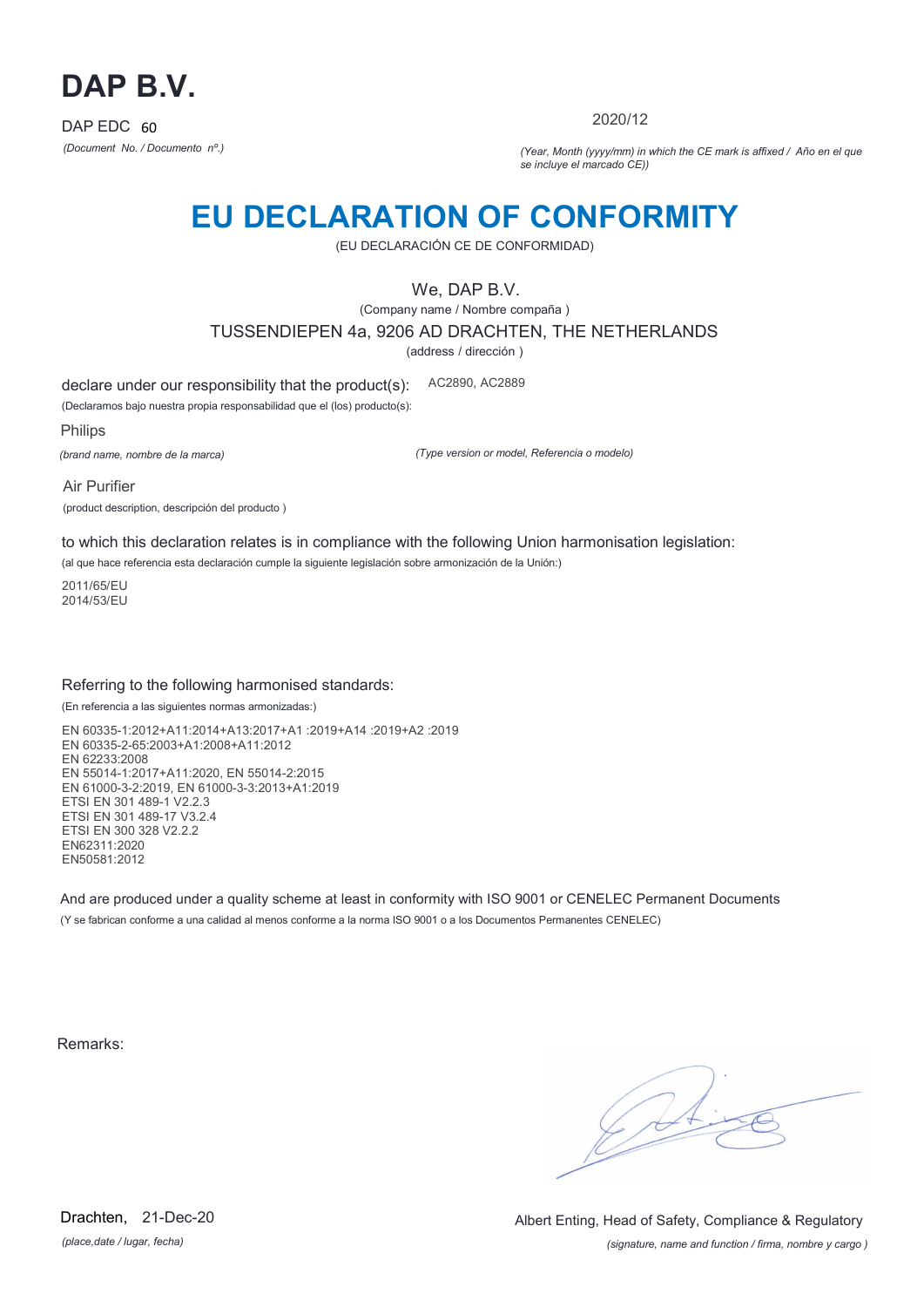

2020/12

*(Document No. / Raportti nr.) (Year, Month (yyyy/mm) in which the CE mark is affixed / CE merkinnän myöntämisvuosi)*

# **EU DECLARATION OF CONFORMITY**

(Vaatimustenmukaisuusvakuutus)

We, DAP B.V.

(Company name / Nimi) TUSSENDIEPEN 4a, 9206 AD DRACHTEN, THE NETHERLANDS (address / Osoite)

declare under our responsibility that the product(s): AC2890, AC2889

(Ilmoitus seuraavista vastuullamme olevista sähkötuotteista:)

Philips

*(brand name, Brändinimi)*

*(Type version or model, Tyypi, versio tai malli)*

Air Purifier (product description, Tuotekuvaus)

to which this declaration relates is in compliance with the following Union harmonisation legislation:

(Tämä vakuutus on yhdenmukainen seuraavan Euroopan unionin yhdenmukaistamislainsäädännön kanssa:)

2011/65/EU 2014/53/EU

### Referring to the following harmonised standards:

(Viitaten seuraaviin yhdenmukaistettuihin standardeihin:)

EN 60335-1:2012+A11:2014+A13:2017+A1 :2019+A14 :2019+A2 :2019 EN 60335-2-65:2003+A1:2008+A11:2012 EN 62233:2008 EN 55014-1:2017+A11:2020, EN 55014-2:2015 EN 61000-3-2:2019, EN 61000-3-3:2013+A1:2019 ETSI EN 301 489-1 V2.2.3 ETSI EN 301 489-17 V3.2.4 ETSI EN 300 328 V2.2.2 EN62311:2020 EN50581:2012

And are produced under a quality scheme at least in conformity with ISO 9001 or CENELEC Permanent Documents (Ja on tuotettu seuraavien laatujärjestelmien mukaisesti : ISO 9001 ja CENELEC asiakirjat)

Remarks:

 $\sqrt{4}$ 

*(place,date / paikka, päiväys)* Drachten, 21-Dec-20

*(signature, name and function / Allekirjoitus, nimi ja asema)* Albert Enting, Head of Safety, Compliance & Regulatory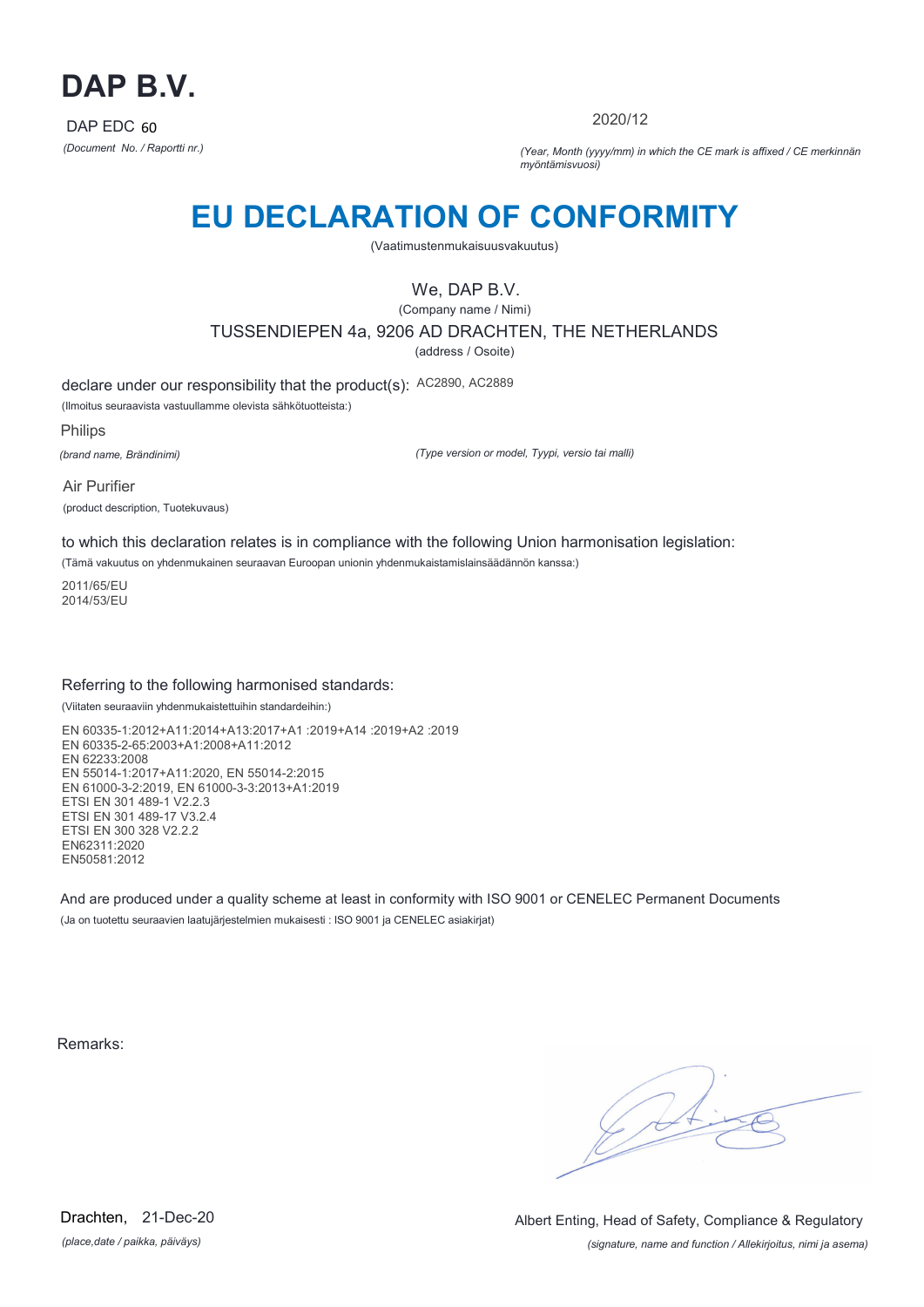

2020/12

*(Document No. / Jelentés száma) (Year, Month (yyyy/mm) in which the CE mark is affixed / A CE jelzés feltüntetésének éve)*

# **EU DECLARATION OF CONFORMITY**

(EC MEGFELELŐSÉGI NYILATKOZAT)

We, DAP B.V.

(Company name / Név)

TUSSENDIEPEN 4a, 9206 AD DRACHTEN, THE NETHERLANDS

(address / cím)

declare under our responsibility that the product(s): AC2890, AC2889

(Felelőssége tudatában nyilatkozik, hogy az alábbi elektronikai termék(ek))

Philips

*(brand name, márkanév)*

*(Type version or model, Típusváltozat vagy modell)*

Air Purifier (product description, termék megnevezése)

to which this declaration relates is in compliance with the following Union harmonisation legislation:

(amelyre ez nyilatkozat vonatkozik, megfelel a következő uniós harmonizációs jogszabályoknak:)

2011/65/EU 2014/53/EU

### Referring to the following harmonised standards:

(Hivatkozva a következő harmonizált szabványokra:)

EN 60335-1:2012+A11:2014+A13:2017+A1 :2019+A14 :2019+A2 :2019 EN 60335-2-65:2003+A1:2008+A11:2012 EN 62233:2008 EN 55014-1:2017+A11:2020, EN 55014-2:2015 EN 61000-3-2:2019, EN 61000-3-3:2013+A1:2019 ETSI EN 301 489-1 V2.2.3 ETSI EN 301 489-17 V3.2.4 ETSI EN 300 328 V2.2.2 EN62311:2020 EN50581:2012

And are produced under a quality scheme at least in conformity with ISO 9001 or CENELEC Permanent Documents (legalább az ISO 9001-nek megfelelően vagy)

Remarks:

 $\sqrt{11}$ 

*(place,date / hely, dátum)* Drachten, 21-Dec-20

*(signature, name and function / aláírás, név és beosztás)* Albert Enting, Head of Safety, Compliance & Regulatory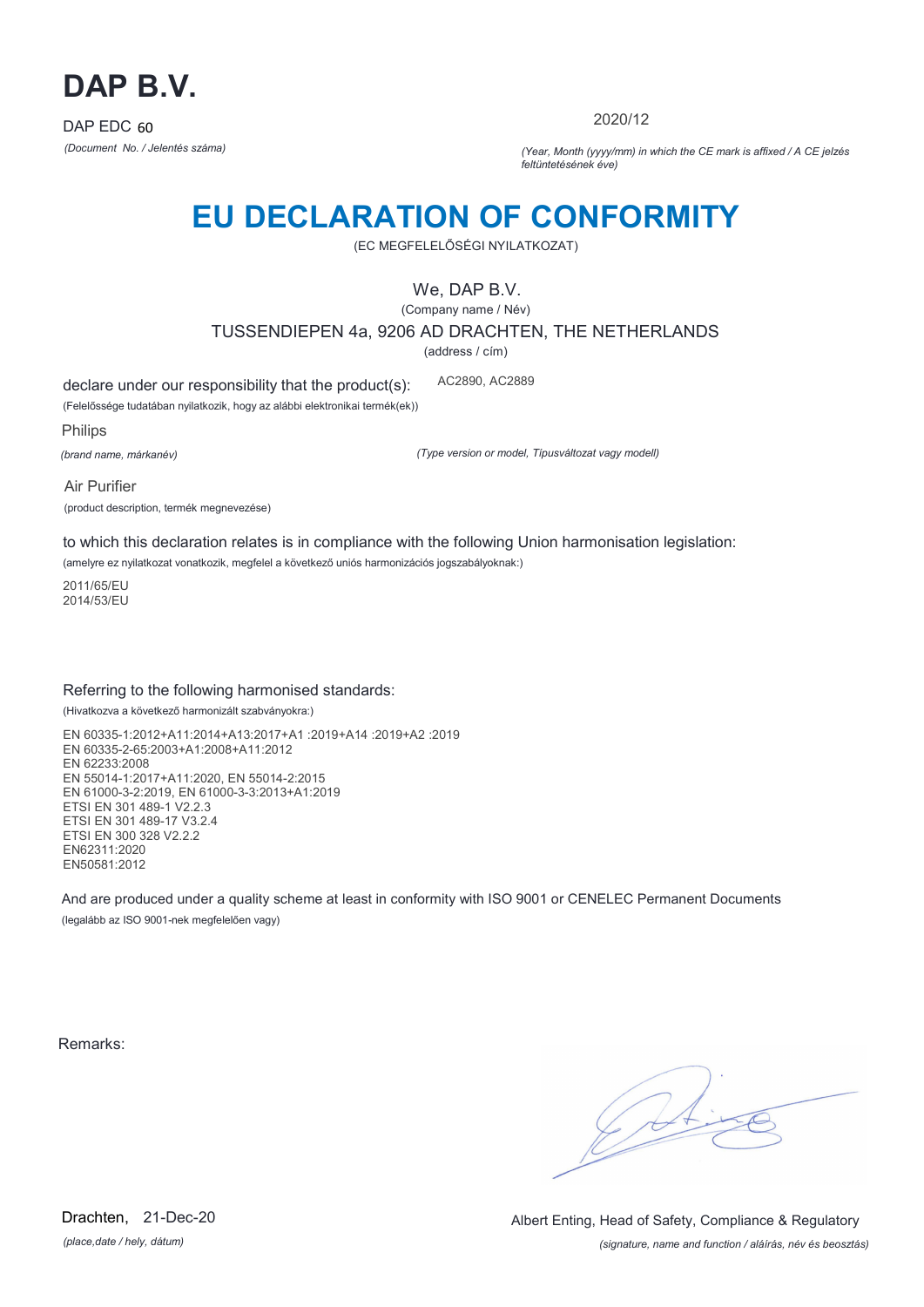

2020/12

*(Document No. / Report Numero ) (Year, Month (yyyy/mm) in which the CE mark is affixed / Anno di apposizione della marcatura CE)*

## **EU DECLARATION OF CONFORMITY**

(DICHIARAZIONE DI CONFORMITA' CE )

We, DAP B.V.

(Company name / denominazione sociale) TUSSENDIEPEN 4a, 9206 AD DRACHTEN, THE NETHERLANDS

(address / sede)

declare under our responsibility that the product(s): AC2890, AC2889

(dichiara sotto la propria responsabilità che il /i Prodotto /i elettrico/i)

Philips

*(brand name, marchio)*

*(Type version or model, modello o versione )*

Air Purifier (product description, descrizione del prodotto)

to which this declaration relates is in compliance with the following Union harmonisation legislation:

(al quale la presente dichiarazione si riferisce è conforme alla seguente normativa di armonizzazione dell'Unione:

2011/65/EU 2014/53/EU

### Referring to the following harmonised standards:

(In riferimento alle seguenti norme tecniche armonizzate:)

EN 60335-1:2012+A11:2014+A13:2017+A1 :2019+A14 :2019+A2 :2019 EN 60335-2-65:2003+A1:2008+A11:2012 EN 62233:2008 EN 55014-1:2017+A11:2020, EN 55014-2:2015 EN 61000-3-2:2019, EN 61000-3-3:2013+A1:2019 ETSI EN 301 489-1 V2.2.3 ETSI EN 301 489-17 V3.2.4 ETSI EN 300 328 V2.2.2 EN62311:2020 EN50581:2012

And are produced under a quality scheme at least in conformity with ISO 9001 or CENELEC Permanent Documents (e i processi produttivi seguono un sistema qualità conforme almeno alla norma ISO 9001 o ai documenti permanenti CENELEC)

Remarks:

 $\sqrt{11}$ 

*(place,date / luogo e data)* Drachten, 21-Dec-20

*(signature, name and function / firma , nome e funzione)* Albert Enting, Head of Safety, Compliance & Regulatory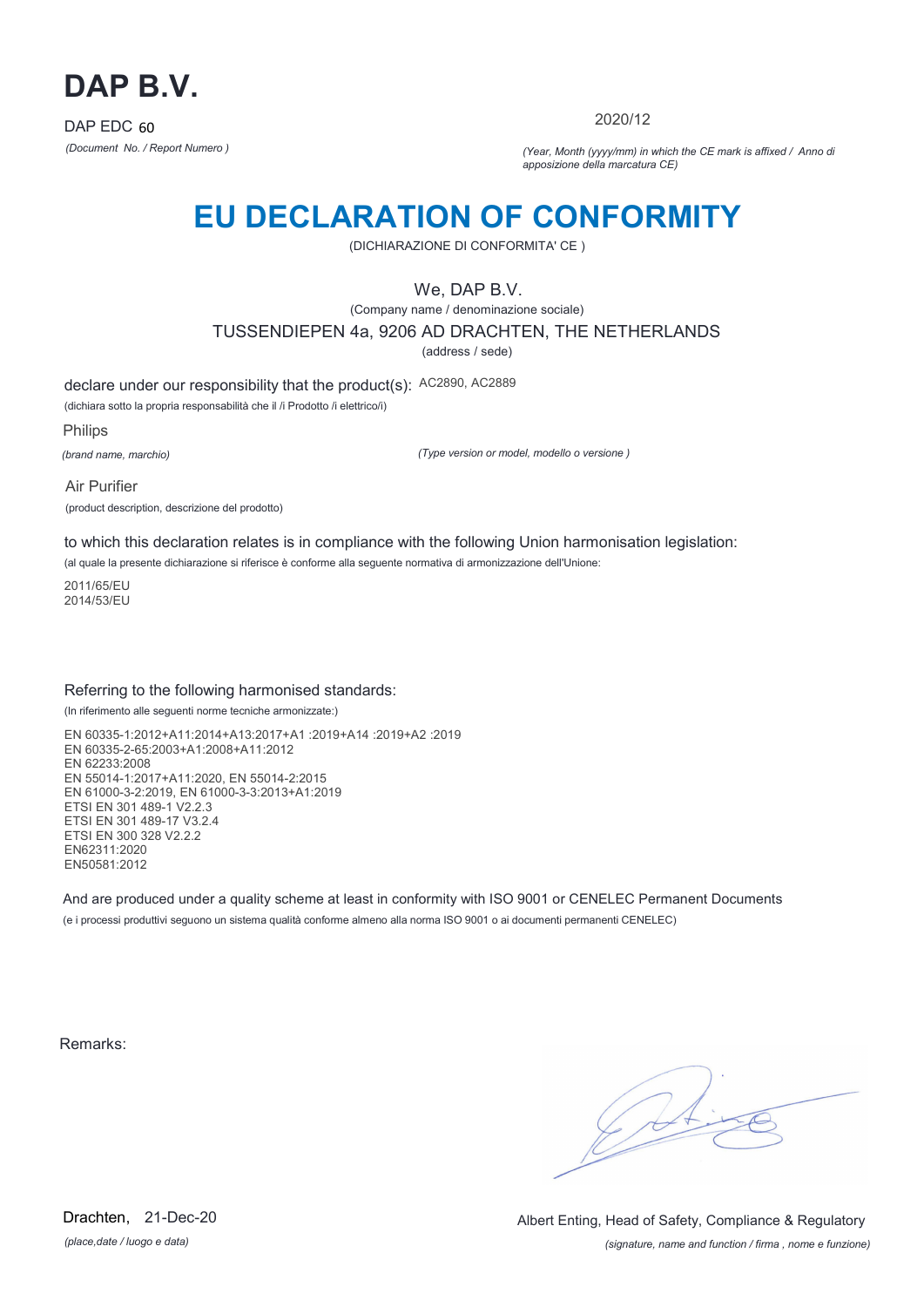

2020/12

*(Document No. / Pranešimo Nr.) (Year, Month (yyyy/mm) in which the CE mark is affixed / Metai, kada CE patvirtino)*

## **EU DECLARATION OF CONFORMITY**

(EC ATITIKTIES DEKLARACIJA)

We, DAP B.V.

(Company name / Pavadinimas) TUSSENDIEPEN 4a, 9206 AD DRACHTEN, THE NETHERLANDS

(address / adresas)

declare under our responsibility that the product(s): AC2890, AC2889

(Deklaruojame, kad elektronikos gaminys (-iai):)

Philips

*(brand name, firmos ženklo pavadinimas )*

*(Type version or model, Tipas arba modelis)*

Air Purifier (product description, gaminio aprašymas)

to which this declaration relates is in compliance with the following Union harmonisation legislation: (šiai deklaracijai, sutinkamai su toliau nurodytais jungtiniais harmonizacijos reglamentais:)

2011/65/EU

2014/53/EU

### Referring to the following harmonised standards:

(Sutinkamai su šiais harmonizuotais standartais:)

EN 60335-1:2012+A11:2014+A13:2017+A1 :2019+A14 :2019+A2 :2019 EN 60335-2-65:2003+A1:2008+A11:2012 EN 62233:2008 EN 55014-1:2017+A11:2020, EN 55014-2:2015 EN 61000-3-2:2019, EN 61000-3-3:2013+A1:2019 ETSI EN 301 489-1 V2.2.3 ETSI EN 301 489-17 V3.2.4 ETSI EN 300 328 V2.2.2 EN62311:2020 EN50581:2012

And are produced under a quality scheme at least in conformity with ISO 9001 or CENELEC Permanent Documents (Pagaminta atitinkant visus kokybės reikalavimus pagal ISO 9001 ar CENELEC nuolatinius dokumentus)

Remarks:

 $\sqrt{1}$ 

*(place,date / vieta, data)* Drachten, 21-Dec-20

*(signature, name and function / parašas, vardas, pavardė ir pareigos)* Albert Enting, Head of Safety, Compliance & Regulatory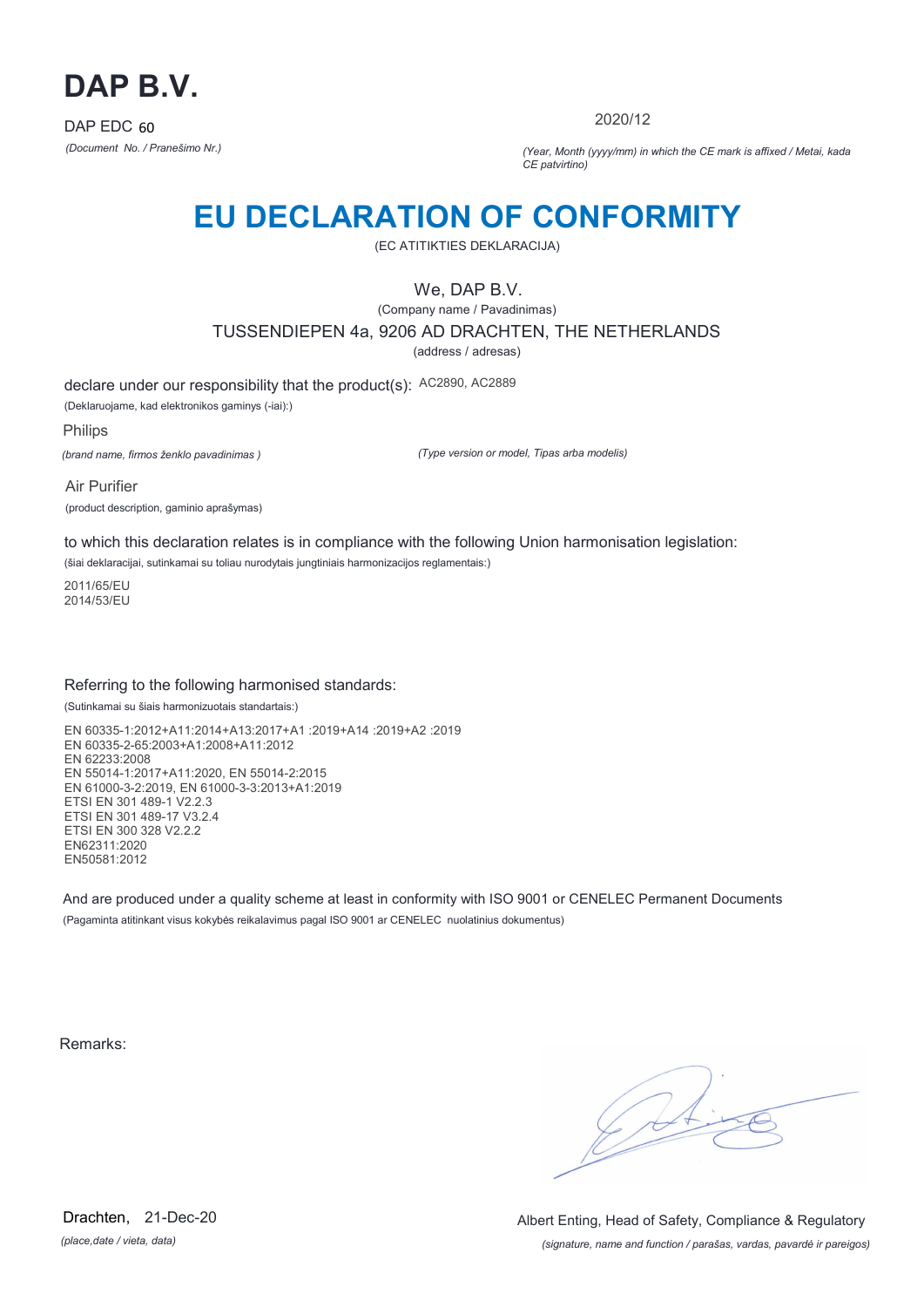

2020/12

*(Document No. / Ziņojums Nr) (Year, Month (yyyy/mm) in which the CE mark is affixed / Gads kurā CE zīme ieviesta)*

## **EU DECLARATION OF CONFORMITY**

(EC deklarācija atbilstība)

### We, DAP B.V.

(Company name / vārds) TUSSENDIEPEN 4a, 9206 AD DRACHTEN, THE NETHERLANDS

(address / adrese)

declare under our responsibility that the product(s): AC2890, AC2889

(deklarēt zem vai atbildība ka, elektronisks produkts)

Philips

*(brand name, fabrikas marka vārds)*

*(Type version or model, Tips, versija vai modelis)*

Air Purifier (product description, produkta apraksts)

to which this declaration relates is in compliance with the following Union harmonisation legislation:

(uz ko attiecas šī deklarācija, atbilst tālāk minētajiem Eiropas Savienības saskaņošanas tiesību aktiem:)

2011/65/EU 2014/53/EU

### Referring to the following harmonised standards:

(Atsaucas uz tālāk minētajiem saskaņotajiem standartiem:)

EN 60335-1:2012+A11:2014+A13:2017+A1 :2019+A14 :2019+A2 :2019 EN 60335-2-65:2003+A1:2008+A11:2012 EN 62233:2008 EN 55014-1:2017+A11:2020, EN 55014-2:2015 EN 61000-3-2:2019, EN 61000-3-3:2013+A1:2019 ETSI EN 301 489-1 V2.2.3 ETSI EN 301 489-17 V3.2.4 ETSI EN 300 328 V2.2.2 EN62311:2020 EN50581:2012

And are produced under a quality scheme at least in conformity with ISO 9001 or CENELEC Permanent Documents (Tiek ražots zem kvalitātes sistēma kas ir apstiprināta ar ISO 9001 vai CENELEC pastāvošiem dokumentiem )

Remarks:

 $\sqrt{11}$ 

*(place,date / vieta, datums)* Drachten, 21-Dec-20

*(signature, name and function / parskts, vārds un amatpienākums)* Albert Enting, Head of Safety, Compliance & Regulatory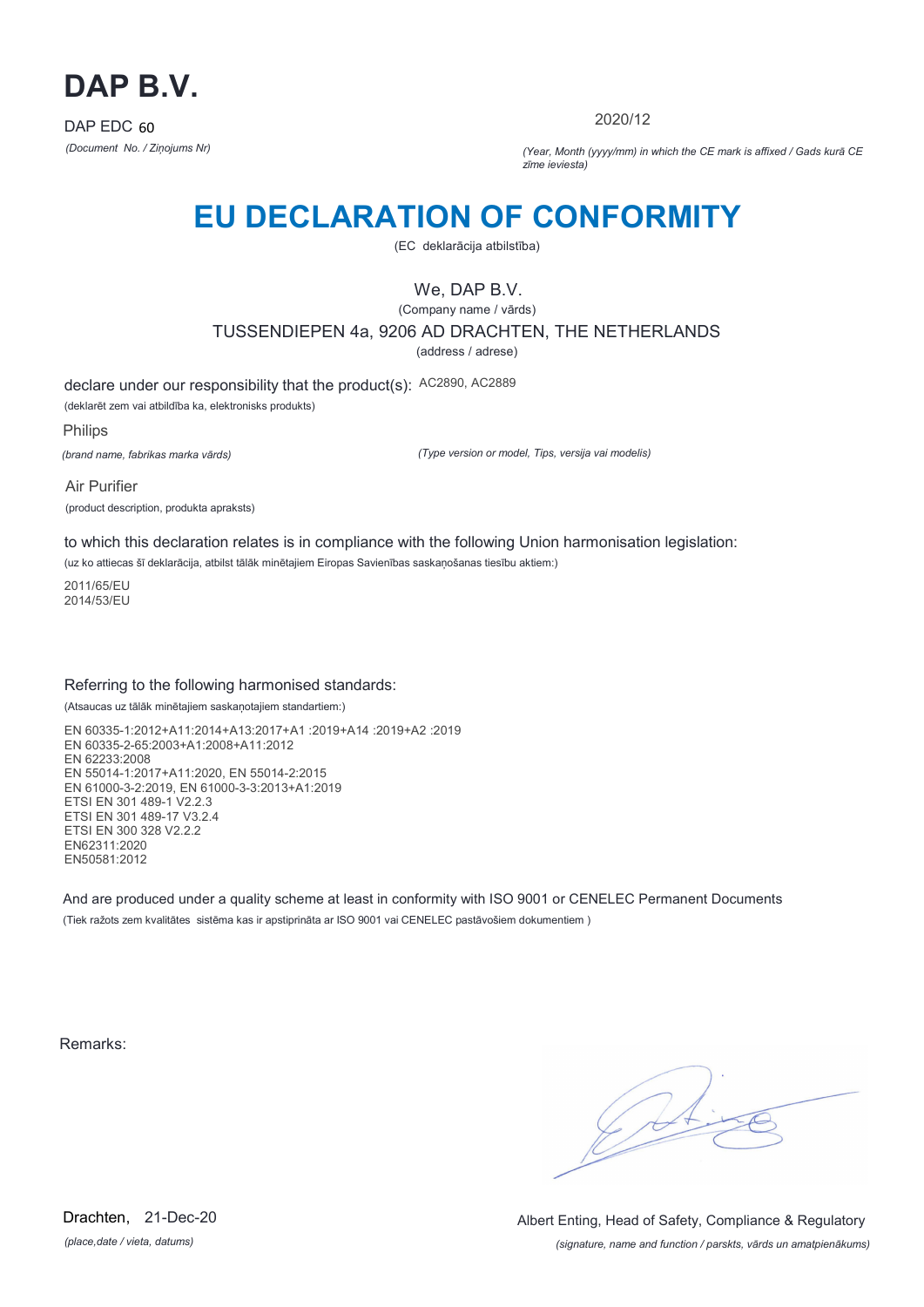

2020/12

*(Document No. / Numer raportu) (Year, Month (yyyy/mm) in which the CE mark is affixed / Rok, w którym oznakowanie CE zostało umieszczone na wyrobie)*

# **EU DECLARATION OF CONFORMITY**

(DEKLARACJA ZGODNOŚCI UE)

We, DAP B.V.

(Company name / Nazwa) TUSSENDIEPEN 4a, 9206 AD DRACHTEN, THE NETHERLANDS

(address / adres)

declare under our responsibility that the product(s): AC2890, AC2889

(Deklarujemy na naszą odpowiedzialność, że urządzeni(e/a) elektryczne)

Philips

*(brand name, marka)*

*(Type version or model, Typ lub model)*

Air Purifier (product description, nazwa /opis produktu)

to which this declaration relates is in compliance with the following Union harmonisation legislation:

(do którego odnosi się niniejsza deklaracja jest zgodne z następującymi normami zharmonizowanymi:)

2011/65/EU 2014/53/EU

### Referring to the following harmonised standards:

(Odwołującymi się do następujących norm zharmonizowanych:

EN 60335-1:2012+A11:2014+A13:2017+A1 :2019+A14 :2019+A2 :2019 EN 60335-2-65:2003+A1:2008+A11:2012 EN 62233:2008 EN 55014-1:2017+A11:2020, EN 55014-2:2015 EN 61000-3-2:2019, EN 61000-3-3:2013+A1:2019 ETSI EN 301 489-1 V2.2.3 ETSI EN 301 489-17 V3.2.4 ETSI EN 300 328 V2.2.2 EN62311:2020 EN50581:2012

And are produced under a quality scheme at least in conformity with ISO 9001 or CENELEC Permanent Documents (oraz został wyprodukowany zgodnie ze standardami jakościowymi takimi jak ISO9001 lub CENELEC Permanent Documents)

Remarks:

 $\sqrt{1}$ 

*(place,date / miasto, data)* Drachten, 21-Dec-20

*(signature, name and function / podpis, imię i nazwisko oraz funkcja)* Albert Enting, Head of Safety, Compliance & Regulatory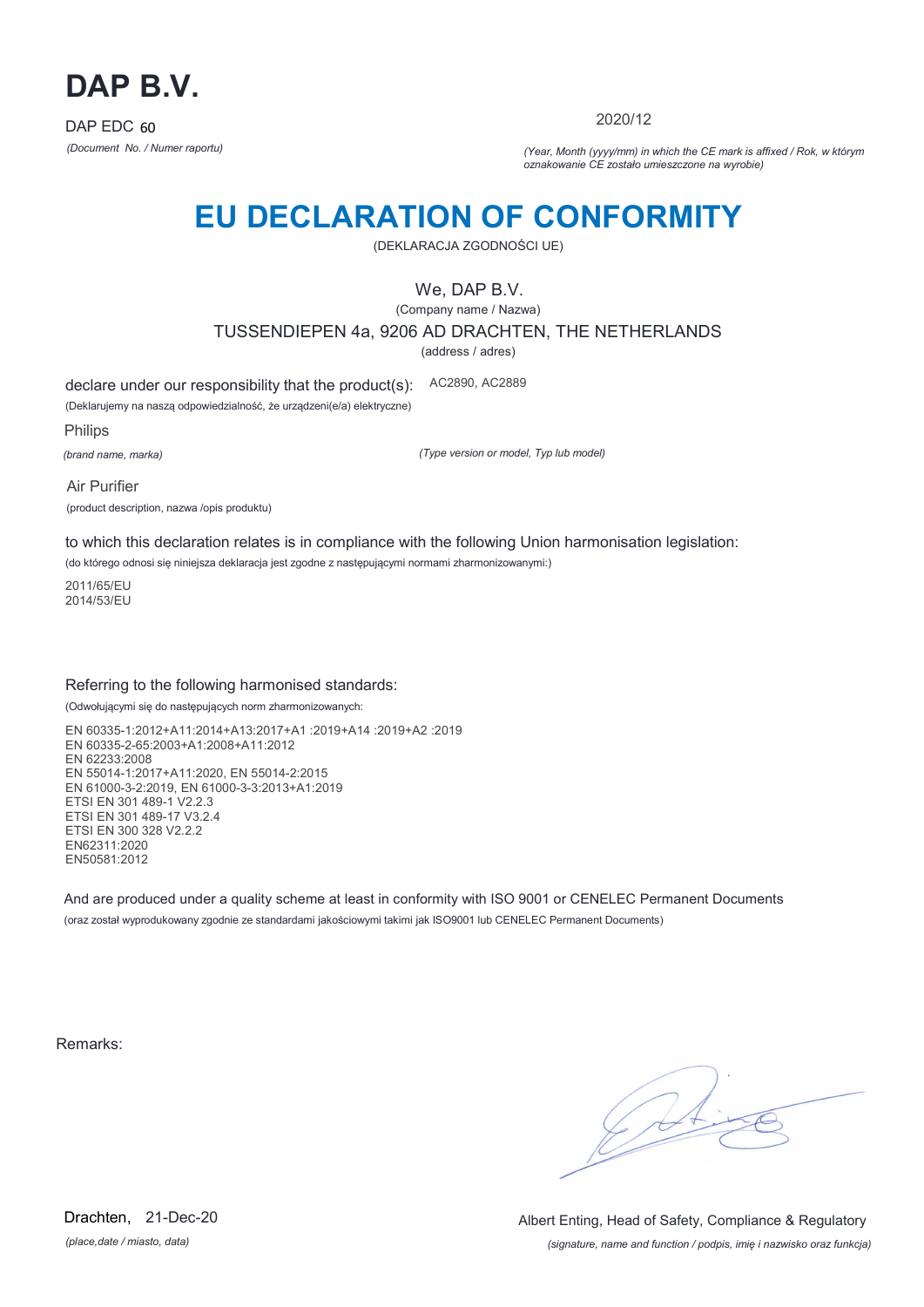

2020/12

*(Document No. / Relatório No.) (Year, Month (yyyy/mm) in which the CE mark is affixed / Ano em que a marca CE é afixada)*

## **EU DECLARATION OF CONFORMITY**

(DECLARAÇÃODE CONFORMIDADE CE)

### We, DAP B.V.

(Company name / Nome) TUSSENDIEPEN 4a, 9206 AD DRACHTEN, THE NETHERLANDS

(address)

declare under our responsibility that the product(s): AC2890, AC2889

(Declara sob a sua responsabilidade que o(s) producto(s) eléctricos )

Philips

*(brand name, nome da marca)*

*(Type version or model, Indicar versão ou modelo)*

Air Purifier (product description, Descrição do produto)

to which this declaration relates is in compliance with the following Union harmonisation legislation:

(a que esta declaração se refere está em conformidade com a seguinte legislação de harmonização da União:)

2011/65/EU 2014/53/EU

### Referring to the following harmonised standards:

(Com referência aos seguintes padrões de harmonização:)

EN 60335-1:2012+A11:2014+A13:2017+A1 :2019+A14 :2019+A2 :2019 EN 60335-2-65:2003+A1:2008+A11:2012 EN 62233:2008 EN 55014-1:2017+A11:2020, EN 55014-2:2015 EN 61000-3-2:2019, EN 61000-3-3:2013+A1:2019 ETSI EN 301 489-1 V2.2.3 ETSI EN 301 489-17 V3.2.4 ETSI EN 300 328 V2.2.2 EN62311:2020 EN50581:2012

And are produced under a quality scheme at least in conformity with ISO 9001 or CENELEC Permanent Documents (E são produzidos sob um regime de qualidade, pelo menos, em conformidade com a norma ISO 9001 ou Documentos Permanentes CENELEC)

Remarks:

 $\sqrt{4}$ 

*(place,date / local, data)* Drachten, 21-Dec-20

*(signature, name and function / assinatura, nome e função)* Albert Enting, Head of Safety, Compliance & Regulatory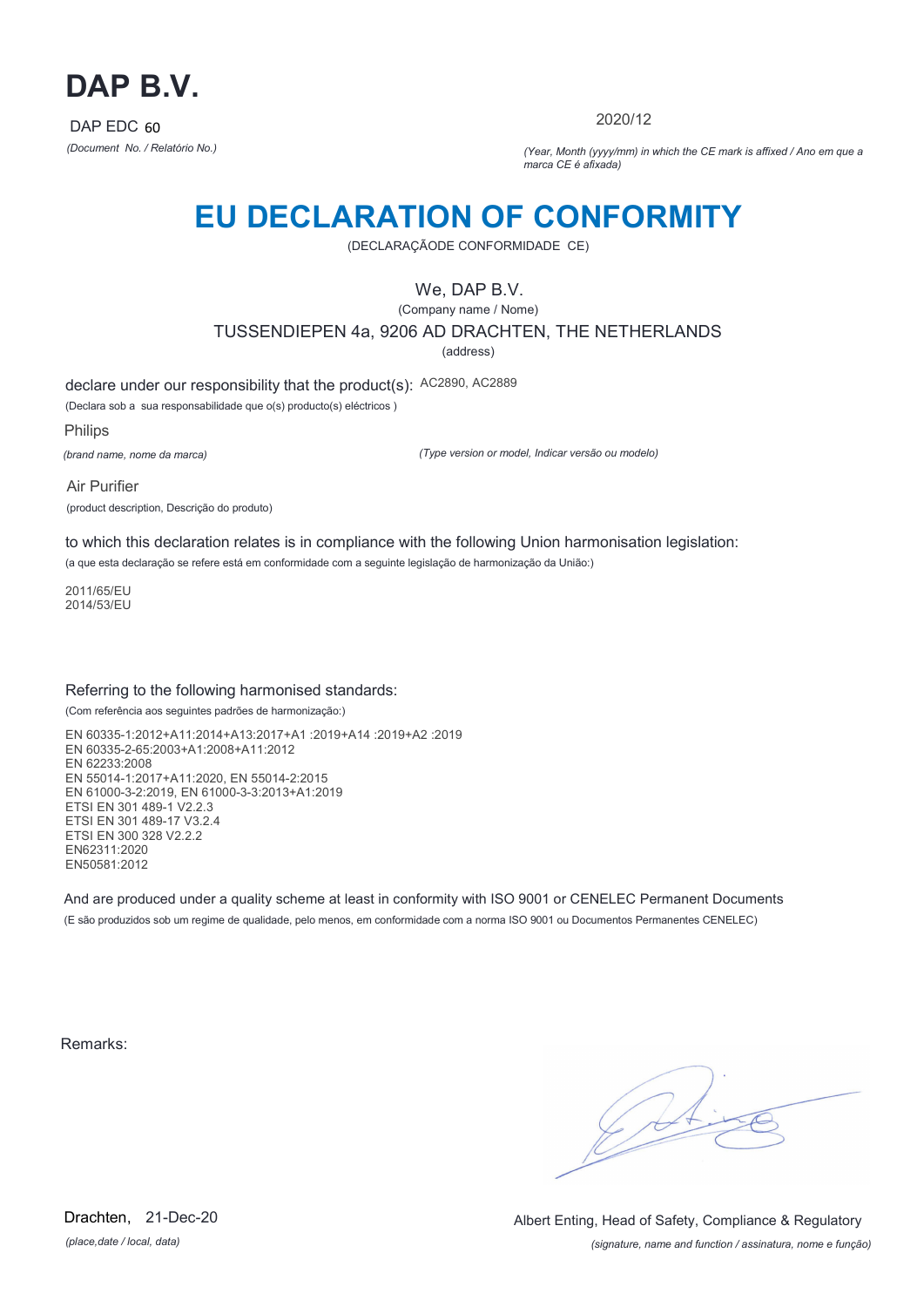

2020/12

*(Document No. / Nr. raport) (Year, Month (yyyy/mm) in which the CE mark is affixed / Anul în care este aplicat marcajul CE)*

## **EU DECLARATION OF CONFORMITY**

(DECLARAŢIE DE CONFORMITATE CE)

### We, DAP B.V.

(Company name / Nume)

TUSSENDIEPEN 4a, 9206 AD DRACHTEN, THE NETHERLANDS

(address / adresă)

declare under our responsibility that the product(s): AC2890, AC2889

(Declarăm pe proprie răspundere că produsul (produsele) electric(e))

Philips

*(brand name, marca)*

*(Type version or model, Tip sau model)*

Air Purifier (product description, descriere produs)

to which this declaration relates is in compliance with the following Union harmonisation legislation:

(la care se referă prezenta declarație este în conformitate cu următoarea legislație de armonizare a Uniunii:)

2011/65/EU 2014/53/EU

### Referring to the following harmonised standards:

(Se referă la următoarele standarde armonizate:)

EN 60335-1:2012+A11:2014+A13:2017+A1 :2019+A14 :2019+A2 :2019 EN 60335-2-65:2003+A1:2008+A11:2012 EN 62233:2008 EN 55014-1:2017+A11:2020, EN 55014-2:2015 EN 61000-3-2:2019, EN 61000-3-3:2013+A1:2019 ETSI EN 301 489-1 V2.2.3 ETSI EN 301 489-17 V3.2.4 ETSI EN 300 328 V2.2.2 EN62311:2020 EN50581:2012

And are produced under a quality scheme at least in conformity with ISO 9001 or CENELEC Permanent Documents (Şi sunt fabricate după o schemă de calitate conformă cel puţin cu standardul ISO 9001 sau Documentele Permanente CENELEC)

Remarks:

*(place,date / locul, data)* Drachten, 21-Dec-20

*(signature, name and function / semnătura, nume şi funcţie)* Albert Enting, Head of Safety, Compliance & Regulatory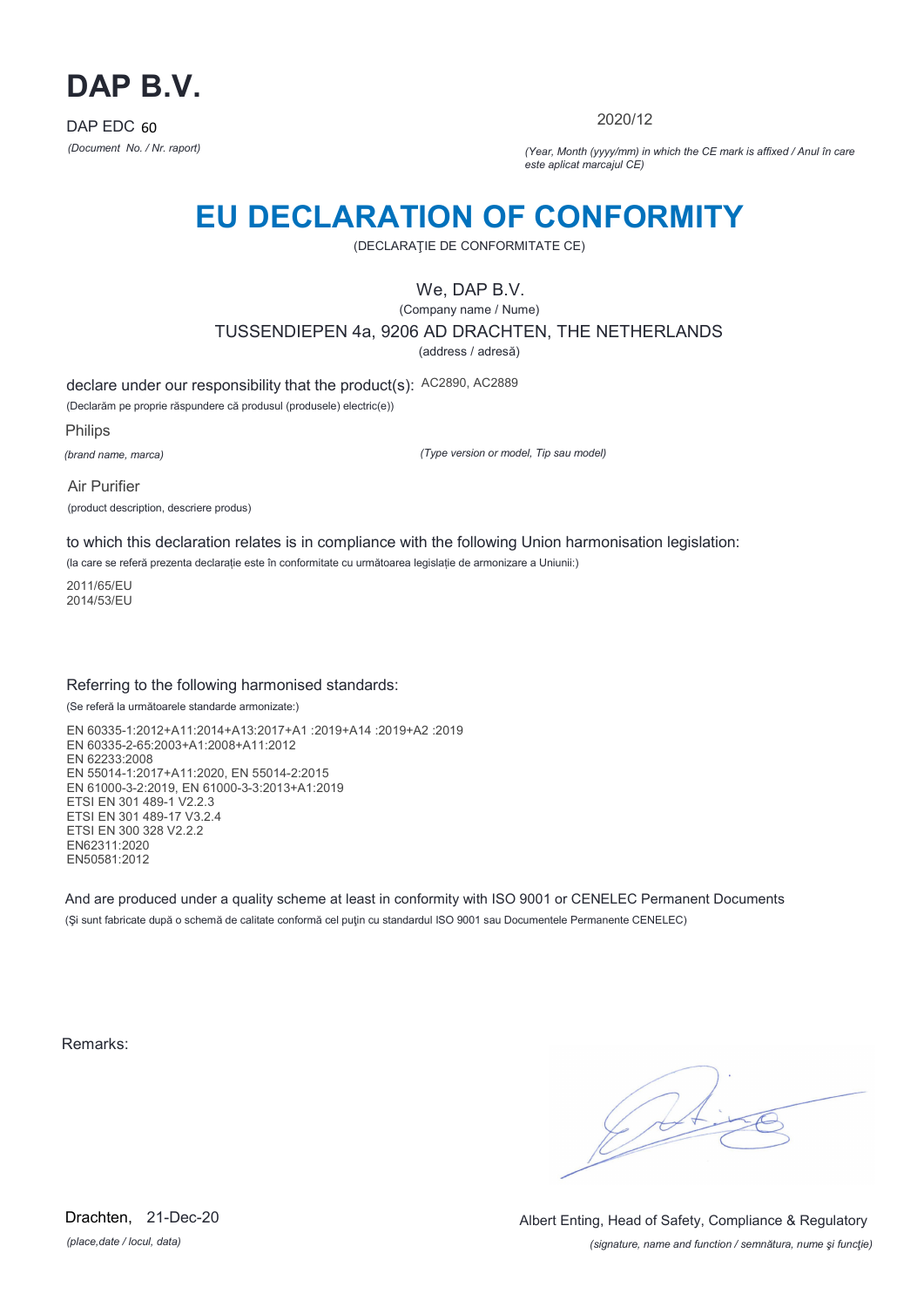

2020/12

*(Document No. / Номер протокола) (Year, Month (yyyy/mm) in which the CE mark is affixed / Год начала маркировки знаком CE)*

# **EU DECLARATION OF CONFORMITY**

(CE Декларация о соответствии)

We, DAP B.V.

(Company name / Юридическое имя)

TUSSENDIEPEN 4a, 9206 AD DRACHTEN, THE NETHERLANDS

(address / адрес)

declare under our responsibility that the product(s): AC2890, AC2889

(Декларируем под нашу ответственность, что электрическая продукция)

Philips

*(brand name, торговая марка)*

*(Type version or model, тип, модель)*

Air Purifier (product description, описание продукции)

to which this declaration relates is in compliance with the following Union harmonisation legislation:

(к которому относится данное заявление, соответствует следующим законодательным актам Европейского Союза о гармонизации технических нормативов:)

2011/65/EU 2014/53/EU

### Referring to the following harmonised standards:

(Эти нормативы касаются следующих гармонизированных стандартов:)

EN 60335-1:2012+A11:2014+A13:2017+A1 :2019+A14 :2019+A2 :2019 EN 60335-2-65:2003+A1:2008+A11:2012 EN 62233:2008 EN 55014-1:2017+A11:2020, EN 55014-2:2015 EN 61000-3-2:2019, EN 61000-3-3:2013+A1:2019 ETSI EN 301 489-1 V2.2.3 ETSI EN 301 489-17 V3.2.4 ETSI EN 300 328 V2.2.2 EN62311:2020 EN50581:2012

And are produced under a quality scheme at least in conformity with ISO 9001 or CENELEC Permanent Documents (по крайней мере, в соответствии с ISO 9001 или)

Remarks:

 $\sqrt{11}$ 

*(place,date / место, дата)* Drachten, 21-Dec-20

*(signature, name and function / подпись, имя и должность)* Albert Enting, Head of Safety, Compliance & Regulatory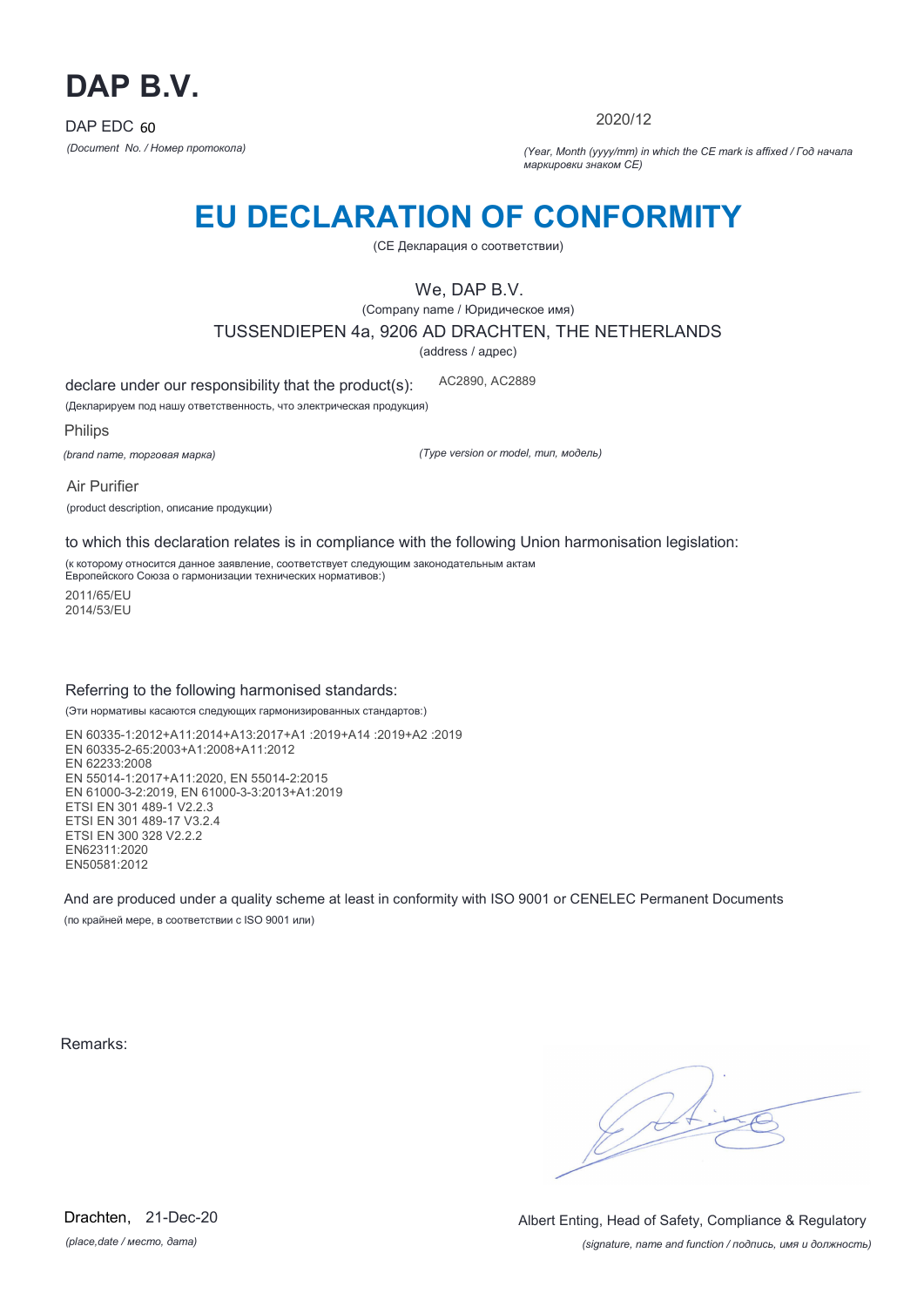

2020/12

*(Document No. / Správa č.) (Year, Month (yyyy/mm) in which the CE mark is affixed / Rok v ktorom je opatrený znakom CE)*

## **EU DECLARATION OF CONFORMITY**

(Rok v ktorom je opatrený znakom CE)

### We, DAP B.V.

(Company name / Meno )

TUSSENDIEPEN 4a, 9206 AD DRACHTEN, THE NETHERLANDS

(address / adresa)

declare under our responsibility that the product(s): AC2890, AC2889

(Prehlasujeme na svoju zodpovednosť, že elektrický výrobok(y))

Philips

*(brand name, názov značky)*

*(Type version or model, Typové označenie alebo model)*

Air Purifier (product description, opis prístroja)

to which this declaration relates is in compliance with the following Union harmonisation legislation:

(na ktorý sa toto vyhlásenie vzťahuje, je v súlade s nasledujúcimi harmonizovanými právnymi predpismi Európskej únie:)

2011/65/EU 2014/53/EU

### Referring to the following harmonised standards:

(S odvolaním sa na nasledujúce harmonizované normy:)

EN 60335-1:2012+A11:2014+A13:2017+A1 :2019+A14 :2019+A2 :2019 EN 60335-2-65:2003+A1:2008+A11:2012 EN 62233:2008 EN 55014-1:2017+A11:2020, EN 55014-2:2015 EN 61000-3-2:2019, EN 61000-3-3:2013+A1:2019 ETSI EN 301 489-1 V2.2.3 ETSI EN 301 489-17 V3.2.4 ETSI EN 300 328 V2.2.2 EN62311:2020 EN50581:2012

And are produced under a quality scheme at least in conformity with ISO 9001 or CENELEC Permanent Documents (A sú vyrobené systémom kvality minimálne v súlade s normou ISO 9001 alebo CENELEC dokumentmi)

Remarks:

 $\sqrt{14}$ 

*(place,date / miesto, dátum)* Drachten, 21-Dec-20

*(signature, name and function / podpis, meno a funkcia)* Albert Enting, Head of Safety, Compliance & Regulatory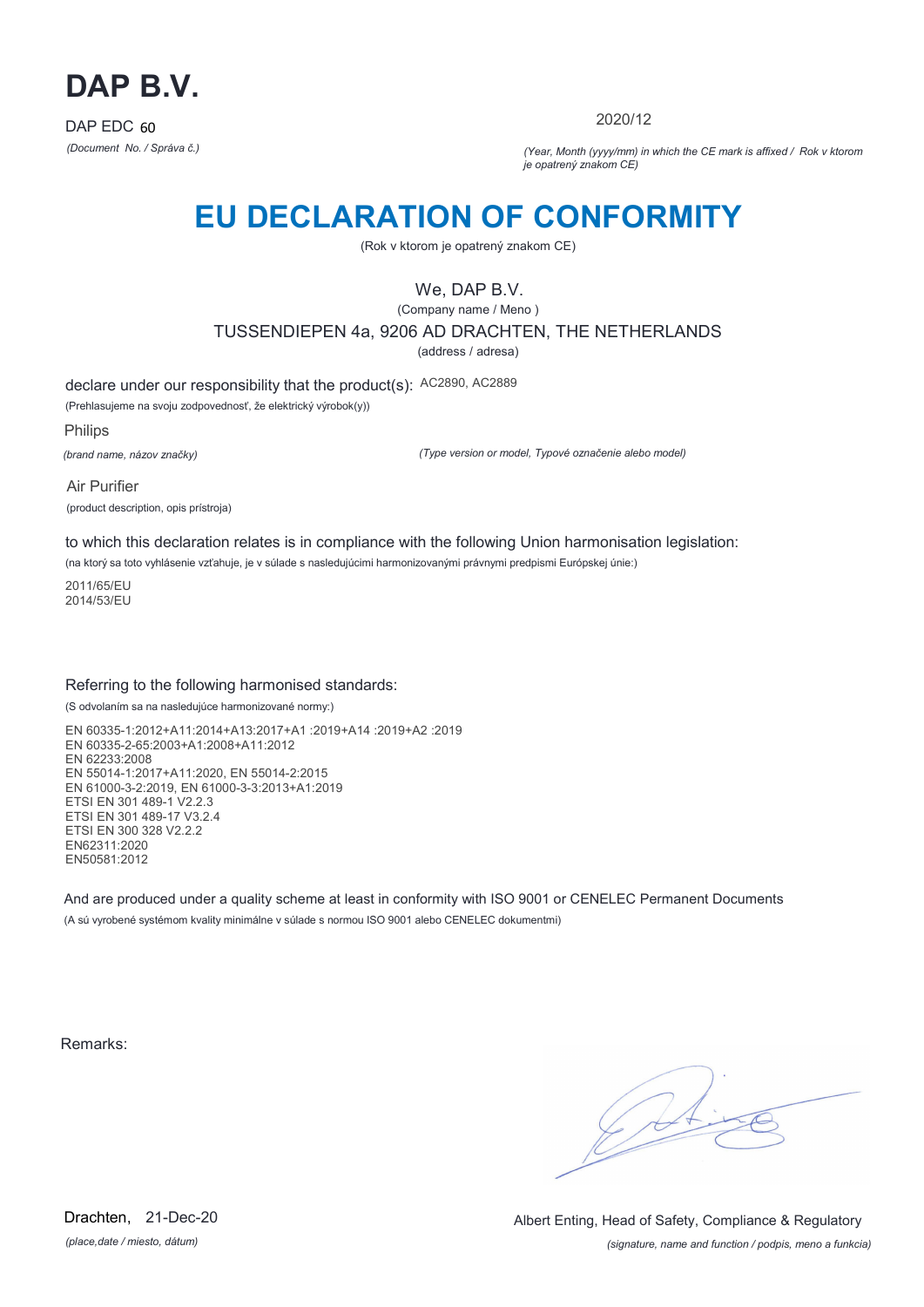

2020/12

*(Document No. / Številka poročila) (Year, Month (yyyy/mm) in which the CE mark is affixed / Leto namstitve CE znaka)*

# **EU DECLARATION OF CONFORMITY**

(Izjava o skladnosti)

## We, DAP B.V.

(Company name / Ime)

TUSSENDIEPEN 4a, 9206 AD DRACHTEN, THE NETHERLANDS

(address / Naslov)

declare under our responsibility that the product(s): AC2890, AC2889 (S polno odgovornostjo izjavljamo)

Philips

*(brand name, Ime znamke)*

*(Type version or model, Tip, verzija ali model)*

Air Purifier (product description, Opis proizvoda)

to which this declaration relates is in compliance with the following Union harmonisation legislation:

(na katerega se nanaša ta izjava, je skladen z naslednjo usklajevalno zakonodajo Unije:)

2011/65/EU 2014/53/EU

### Referring to the following harmonised standards:

(S sklicevanjem na naslednje usklajene standarde:)

EN 60335-1:2012+A11:2014+A13:2017+A1 :2019+A14 :2019+A2 :2019 EN 60335-2-65:2003+A1:2008+A11:2012 EN 62233:2008 EN 55014-1:2017+A11:2020, EN 55014-2:2015 EN 61000-3-2:2019, EN 61000-3-3:2013+A1:2019 ETSI EN 301 489-1 V2.2.3 ETSI EN 301 489-17 V3.2.4 ETSI EN 300 328 V2.2.2 EN62311:2020 EN50581:2012

And are produced under a quality scheme at least in conformity with ISO 9001 or CENELEC Permanent Documents (In so proizvedeni v skladu s shemo kakovosti najmanj v skladu z ISO 9001 ali CENELEC stalnimi dokumenti)

Remarks:

 $\sqrt{14}$ 

*(place,date / Kraj, datum)* Drachten, 21-Dec-20

*(signature, name and function / Podpis, Ime in funkcija)* Albert Enting, Head of Safety, Compliance & Regulatory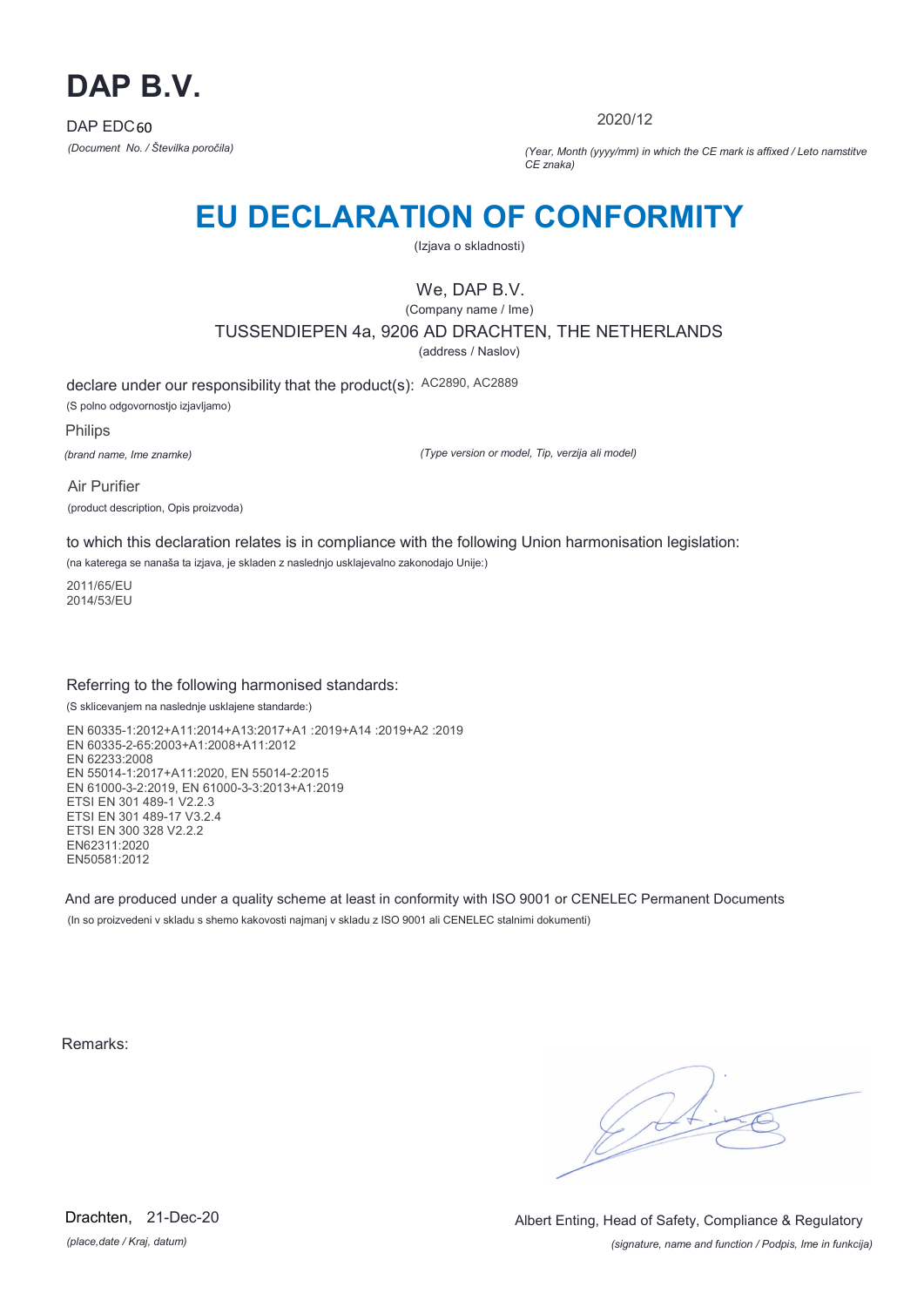

2020/12

*(Document No. / Döküman Numarası) (Year, Month (yyyy/mm) in which the CE mark is affixed / CE İbaresinin eklendiği yıl (yyyy/aa))*

## **EU DECLARATION OF CONFORMITY**

(EU UYGUNLUK BEYANI)

DAP B.V.

(Company name / İmalatçının ismi)

TUSSENDIEPEN 4a, 9206 AD DRACHTEN, THE NETHERLANDS

(address / İmalatçının adresi )

This declaration of conformity is issued under the sole responsibility of the manufacturer AC2890, AC2889

(Bu uygunluk beyanı yalnızca imalatçının kendi sorumluluğu altında düzenlenir)

Philips

*(brand name, İsim )*

*(Type version or model, Tip veya model)*

Air Purifier

(product description, Ürün Açıklamas )

to which this declaration relates is in compliance with the following Union harmonisation legislation:

((bu beyanın ilgili olduğu) aşağıdaki Union uyumlaştırma mevzuatına uygundur:)

2011/65/EU 2014/53/EU

### Referring to the following harmonised standards:

(Aşağıdaki uyumlaştırılmış standartlara atıfta bulunmaktadır:)

EN 60335-1:2012+A11:2014+A13:2017+A1 :2019+A14 :2019+A2 :2019 EN 60335-2-65:2003+A1:2008+A11:2012 EN 62233:2008 EN 55014-1:2017+A11:2020, EN 55014-2:2015 EN 61000-3-2:2019, EN 61000-3-3:2013+A1:2019 ETSI EN 301 489-1 V2.2.3 ETSI EN 301 489-17 V3.2.4 ETSI EN 300 328 V2.2.2 EN62311:2020 EN50581:2012

And are produced under a quality scheme at least in conformity with ISO 9001 or CENELEC Permanent Documents (En az ISO 9001 veya CENELEC Daimi Belgelerine uygun kalite şemasına binaen mevcut ürünlerdir)

Remarks:

*(place,date / Yer ve tarih )* Drachten, 21-Dec-20

*(signature, name and function / İmza, isim ve görevi)* Albert Enting, Head of Safety, Compliance & Regulatory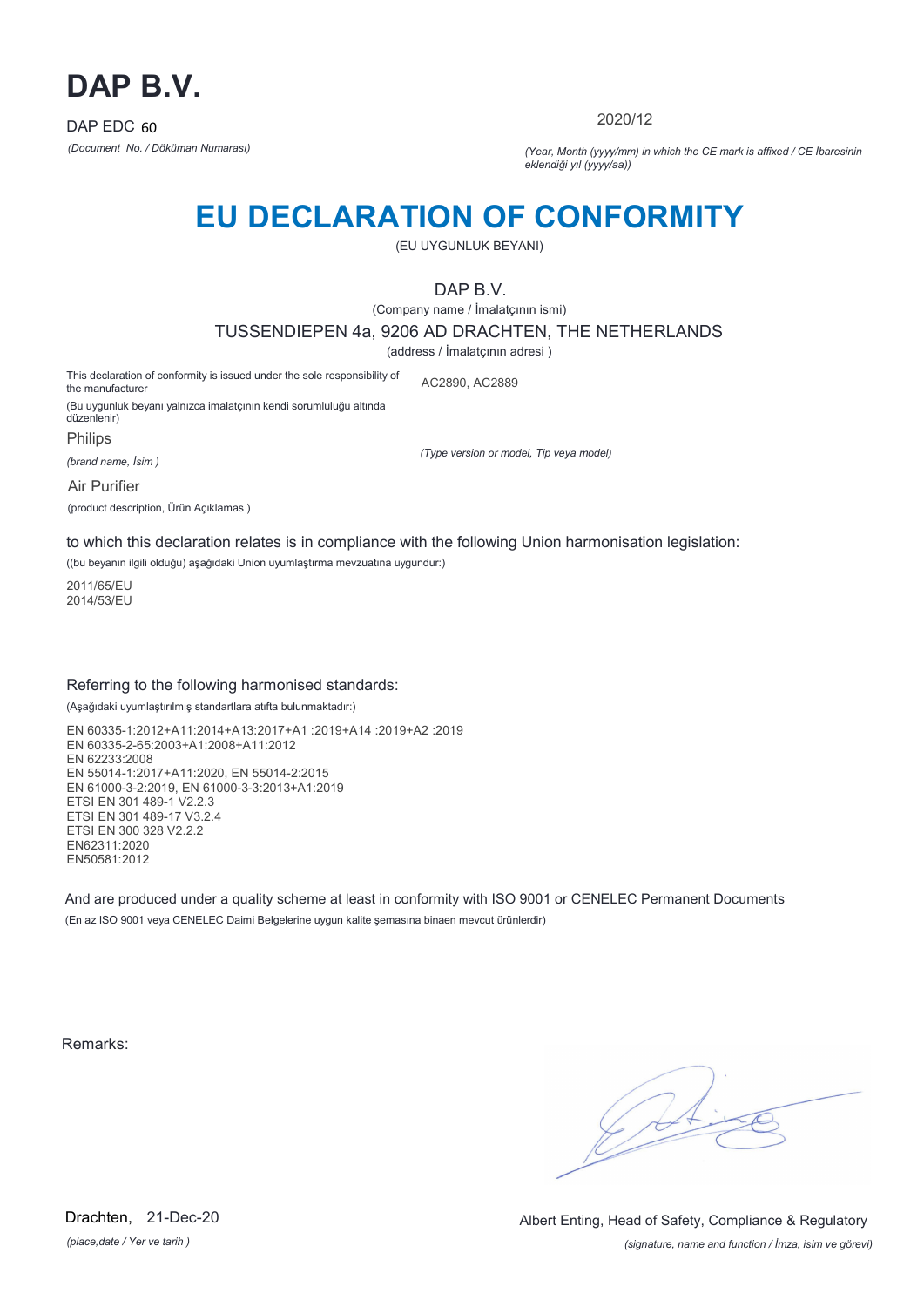

2020/12

*(Document No. / Broj izvještaja) (Year, Month (yyyy/mm) in which the CE mark is affixed / Godina ishođenja CE oznake)*

# **EU DECLARATION OF CONFORMITY**

(Izjava o sukladnosti)

## We, DAP B.V.

(Company name / Ime) TUSSENDIEPEN 4a, 9206 AD DRACHTEN, THE NETHERLANDS

(address / Adresa)

declare under our responsibility that the product(s): AC2890, AC2889

(Odgovorno izjavljujemo da je elektični uređaj(i))

Philips

*(brand name, Naziv robne marke)*

*(Type version or model, Tipska oznaka ili model)*

Air Purifier (product description, opis proizvoda)

to which this declaration relates is in compliance with the following Union harmonisation legislation:

(na koji se odnosi ova deklaracija u skladu je sa sljedećim zakonima o harmonizaciji Unije:)

2011/65/EU 2014/53/EU

### Referring to the following harmonised standards:

(Odnosi se na sljedeće norme za harmonizaciju:)

EN 60335-1:2012+A11:2014+A13:2017+A1 :2019+A14 :2019+A2 :2019 EN 60335-2-65:2003+A1:2008+A11:2012 EN 62233:2008 EN 55014-1:2017+A11:2020, EN 55014-2:2015 EN 61000-3-2:2019, EN 61000-3-3:2013+A1:2019 ETSI EN 301 489-1 V2.2.3 ETSI EN 301 489-17 V3.2.4 ETSI EN 300 328 V2.2.2 EN62311:2020 EN50581:2012

And are produced under a quality scheme at least in conformity with ISO 9001 or CENELEC Permanent Documents (najmanje u skladu sa normom ISO 9001 ili)

Remarks:

*(place,date / Mjesto ,datum)* Drachten, 21-Dec-20

*(signature, name and function / Potpis,ime i radno mjesto)* Albert Enting, Head of Safety, Compliance & Regulatory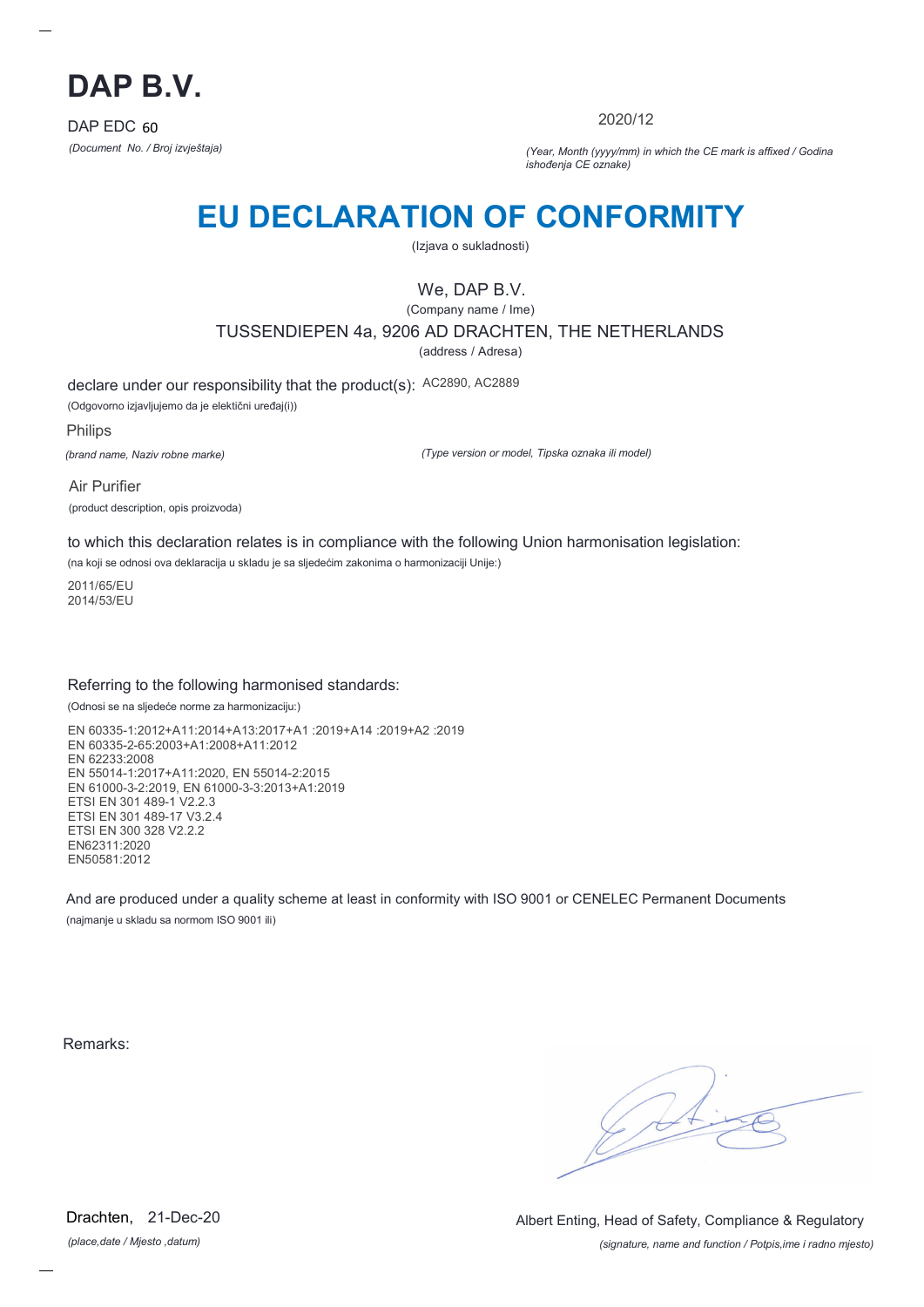

2020/12

*(Document No. / Αρ. έκθεσης) (Year, Month (yyyy/mm) in which the CE mark is affixed / Έτος επικόλλησης του σήματος συμμόρφωσης CE)*

# **EU DECLARATION OF CONFORMITY**

(ΔΗΛΩΣΗ ΣΥΜΜΟΡΦΩΣΗΣ CE)

We, DAP B.V.

(Company name / Επωνυμία) TUSSENDIEPEN 4a, 9206 AD DRACHTEN, THE NETHERLANDS (address / Διεύθυνση)

declare under our responsibility that the product(s): AC2890, AC2889

(Δηλώνουμε υπεύθυνα ότι το ηλεκτρολογικό προϊόν/ προϊόντα)

Philips *(brand name, ονομασία μάρκας)*

*(Type version or model, Τύπος έκδοσης ή μοντέλο)*

Air Purifier (product description, περιγραφή προϊόντος)

to which this declaration relates is in compliance with the following Union harmonisation legislation: (στο οποίο αναφέρεται αυτή η δήλωση συμμορφώνεται με την παρακάτω νομοθεσία εναρμόνισης της Ένωσης:)

2011/65/EU 2014/53/EU

### Referring to the following harmonised standards:

(Αναφορικά με τα παρακάτω εναρμονισμένα πρότυπα:)

EN 60335-1:2012+A11:2014+A13:2017+A1 :2019+A14 :2019+A2 :2019 EN 60335-2-65:2003+A1:2008+A11:2012 EN 62233:2008 EN 55014-1:2017+A11:2020, EN 55014-2:2015 EN 61000-3-2:2019, EN 61000-3-3:2013+A1:2019 ETSI EN 301 489-1 V2.2.3 ETSI EN 301 489-17 V3.2.4 ETSI EN 300 328 V2.2.2 EN62311:2020 EN50581:2012

And are produced under a quality scheme at least in conformity with ISO 9001 or CENELEC Permanent Documents

(Και παράγεται/ παράγονται σύμφωνα με ένα ποιοτικό πρόγραμμα που συμμορφούται, κατ'ελάχιστον, με το πρότυπο ISO 9001 ή με τα Μόνιμα Έγγραφα Τεκμηρίωσης της CENELEC)

Remarks:

 $\sqrt{11}$ 

*(place,date / τόπος, ημερομηνία)* Drachten, 21-Dec-20

*(signature, name and function / υπογραφή, ονοματεπώνυμο και λειτουργία)* Albert Enting, Head of Safety, Compliance & Regulatory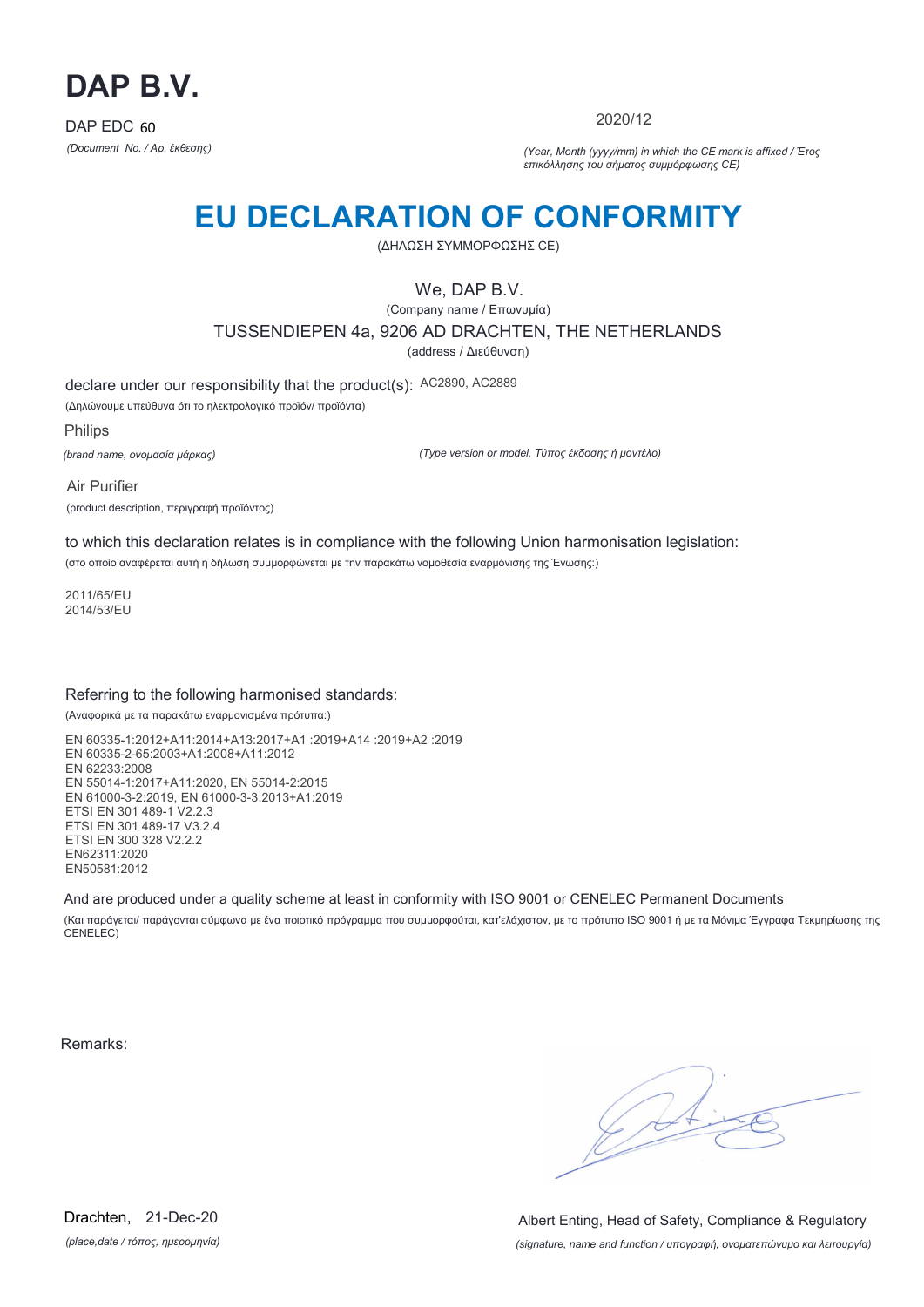

2020/12

*(Document No. / Документ №) (Year, Month (yyyy/mm) in which the CE mark is affixed / Година на поставяне на CE маркировката)*

# **EU DECLARATION OF CONFORMITY**

(CE Декларация за съответствие)

### We, DAP B.V.

(Company name / Име )

TUSSENDIEPEN 4a, 9206 AD DRACHTEN, THE NETHERLANDS

(address / адрес)

declare under our responsibility that the product(s): AC2890, AC2889

(Декларираме на наша отговорност, че електрическият(те) уред(и):

Philips

*(Brand name, търговска марка)*

*(Type version or model, Серия или модел)*

Air Purifier (product description, описание на продукта(ите))

to which this declaration relates is in compliance with the following Union harmonisation legislation:

(към който се отнася настоящата декларация, е в съответствие със следното законодателство на Съюза относно хармонизацията:)

2011/65/EU 2014/53/EU

### Referring to the following harmonised standards:

(Отнася се към следните хармонизирани стандарти:)

EN 60335-1:2012+A11:2014+A13:2017+A1 :2019+A14 :2019+A2 :2019 EN 60335-2-65:2003+A1:2008+A11:2012 EN 62233:2008 EN 55014-1:2017+A11:2020, EN 55014-2:2015 EN 61000-3-2:2019, EN 61000-3-3:2013+A1:2019 ETSI EN 301 489-1 V2.2.3 ETSI EN 301 489-17 V3.2.4 ETSI EN 300 328 V2.2.2 EN62311:2020 EN50581:2012

And are produced under a quality scheme at least in conformity with ISO 9001 or CENELEC Permanent Documents (и са произведени под система за качествен контрол най-малко в съответствие с ISO 9001 или)

Remarks:

*(place,date / място, дата)* Drachten, 21-Dec-20

*(signature, name and function / подпис, име и длъжност)* Albert Enting, Head of Safety, Compliance & Regulatory